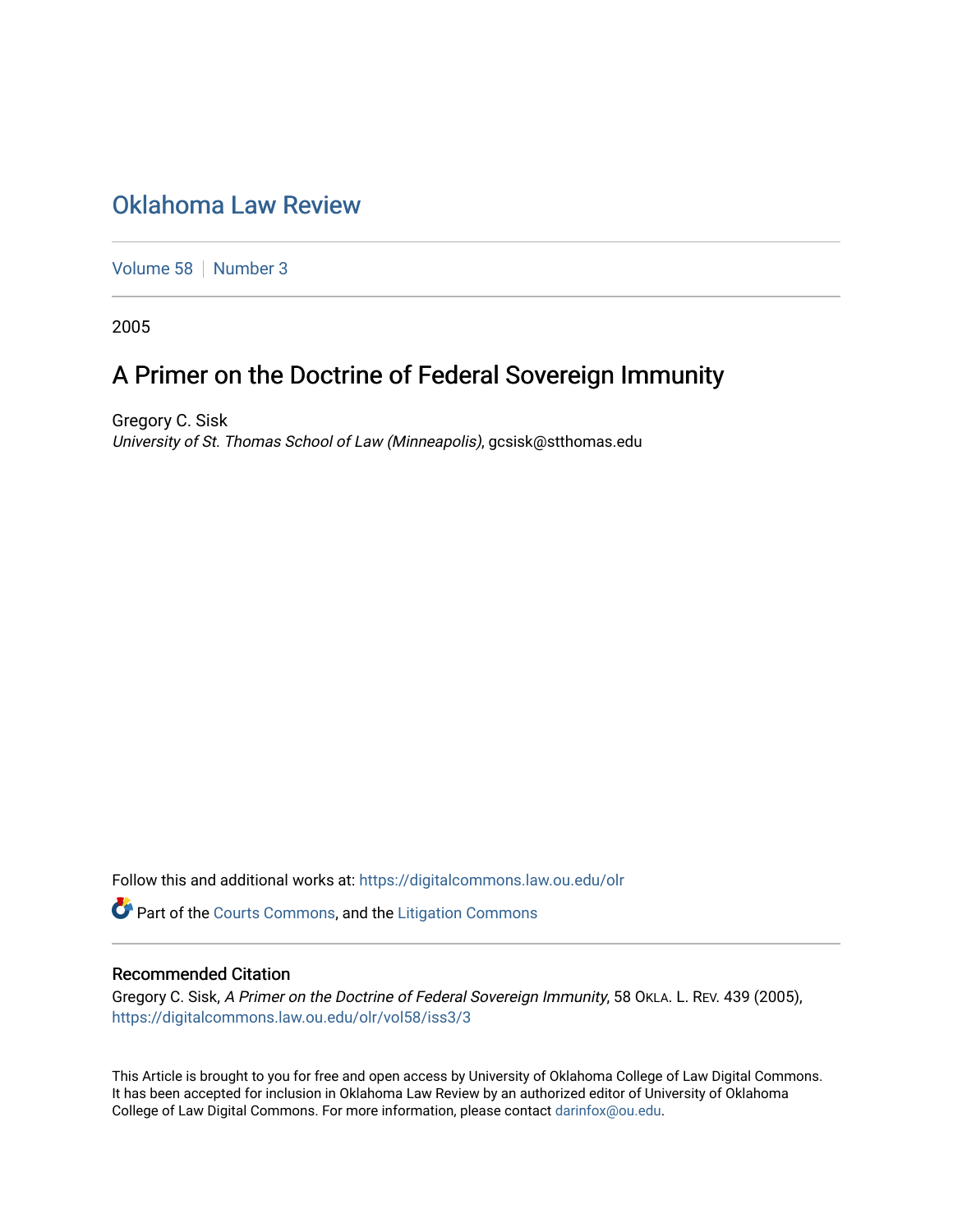## A PRIMER ON THE DOCTRINE OF FEDERAL SOVEREIGN IMMUNITY\*

GREGORY C. SISK\*\*

## *I. Introduction*

Because it is the quintessential repeat-player in federal litigation, the federal government exerts a powerful influence on the federal courts and the development of legal doctrine. As political scientist Christopher J.W. Zorn has observed, because of its ubiquitous presence in federal litigation, "more than any other entity, the federal government plays a central role in the development of law and policy in the United States courts."<sup>1</sup> Both in terms of quantity (the federal government being a party to between one-fifth and one-quarter of all the civil cases filed in the federal courts<sup>2</sup>) and quality (many of these cases have a substantial impact upon the real lives of people and public policy) federal government litigation is distinctive in its importance. "[C]ourt cases involving the United States typically involve the most consequential issues for people's lives<sup>3</sup> through claims involving personal injury; civil rights; social welfare benefits; health, safety, and environmental regulation; immigration; governmental expropriation of property; and contractual obligations.

Any lawyer who practices regularly in the federal courts eventually will encounter the federal government as a party and will learn, as the Supreme Court stated nearly sixty years ago, "[i]t is too late in the day to urge that the

3. Zorn, *supra* note 1, at 2.

<sup>\*</sup> This article is adapted from GREGORY C. SISK, LITIGATION WITH THE FEDERAL GOVERNMENT (4th ed., ALI-ABA 2006), where it appears as Chapter 2. Some of this material is also adapted from GREGORY C. SISK, LITIGATION WITH THE FEDERAL GOVERNMENT: CASES AND MATERIALS (Foundation Press 2000 & Supp. 2004).

<sup>\*\*</sup> Professor of Law, University of St. Thomas School of Law (Minneapolis) (gcsisk@stthomas.edu).

<sup>1.</sup> Christopher J.W. Zorn, U.S. Government Litigation Strategies in the Federal Appellate Courts 1 (1997) (unpublished Ph.D dissertation, Ohio State University) (on file with Main Library, Ohio State University).

<sup>2.</sup> For the first three years of the new century, the Administrative Office of the United States Courts (www.uscourts.gov) reports that the federal government was a plaintiff or defendant in 23.1% (2001), 20.7% (2002), and 18.8% (2003) of civil cases commenced in the United States District Courts. *See* statistics at http://www.uscourts.gov/judiciary2003/dectables/ C01Dec03.pdf (2003); http://www.uscourts.gov/judiciary2002/dectables/c01dec02.pdf (2002); http://www.uscourts.gov/judiciary2001/dectables/c01dec01.pdf (2001). In addition, in certain specialized federal courts, most particularly the United States Court of Federal Claims and the United States Court of Appeals for Veterans Claims, the federal government is a party to every case on the docket.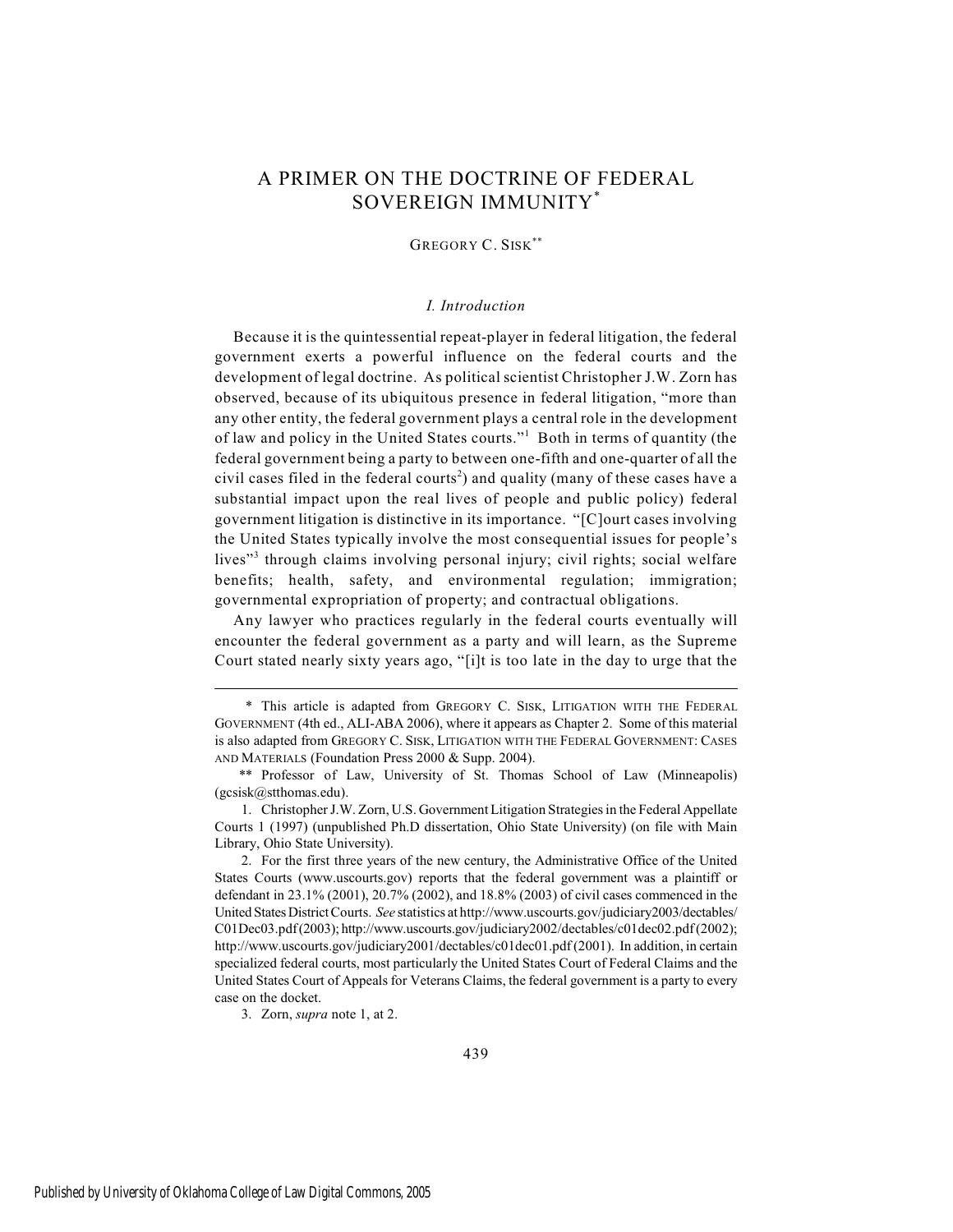Government is just another private litigant, for purposes of charging it with liability."<sup>4</sup> The United States is hardly a typical litigant, as it benefits from a plethora of special procedures, defenses, and limitations on liability not available to others. Indeed, the federal government may not be subjected to suit at all absent its own express consent pursuant to the doctrine of federal sovereign immunity. This article addresses that doctrine.

The concept of "sovereign immunity" — that is, the immunity of the government from suit without its express permission — underlies and permeates the field of litigation with the federal government. Sovereign immunity lies always in the background, even when Congress has granted consent to suit. As Justice Holmes admonished nearly a century ago, "[m]en must turn square corners when they deal with the Government."<sup>5</sup> Yet, far too often, attorneys representing clients against the government fail to heed — or even recognize — this classic proverb of federal government litigation, because they fail to appreciate the persisting influence of sovereign immunity. Even when the government has waived sovereign immunity through legislation, the doctrine influences the manner in which the courts interpret and apply such statutes.

As a threshold question, we should ask *why* the federal government should be treated differently from other litigants in the federal courts. This article presents that basic inquiry and summarizes the different answers that the courts and leading commentators have offered. May the sovereign government be sued without its consent? Why or why not? What justification is there for holding the government immune from suit?<sup>7</sup> Is sovereign immunity an archaic remnant from the era of monarchy and the autocratic view that the king could do no wrong? Can the concept be defended in the context of a republican democracy? If so, how? What are the historical origins of the concept?<sup>8</sup> How has sovereign immunity evolved as a doctrine?<sup>9</sup> Are there any exceptions to immunity? $10$  What are they and can they be justified? How does and should the doctrine of sovereign immunity affect the approach or attitude taken by the courts toward a statute that arguably authorizes governmental liability in a particular context?<sup>11</sup> Should such a statute be interpreted in the same manner as any other legislation or instead be construed strictly and narrowly?

- 8. *See infra* Part II.A.
- 9. *See infra* Part II.B-E.
- 10. *See infra* Parts II.D, III.A.
- 11. *See infra* Part IV.

<sup>4.</sup> Fed. Crop Ins. Corp. v. Merrill, 332 U.S. 380, 383 (1947).

<sup>5.</sup> Rock Island, Ark. & La. R.R. v. United States, 254 U.S. 141, 143 (1920).

<sup>6.</sup> *See infra* Parts II, III.A.

<sup>7.</sup> *See infra* Parts I-II.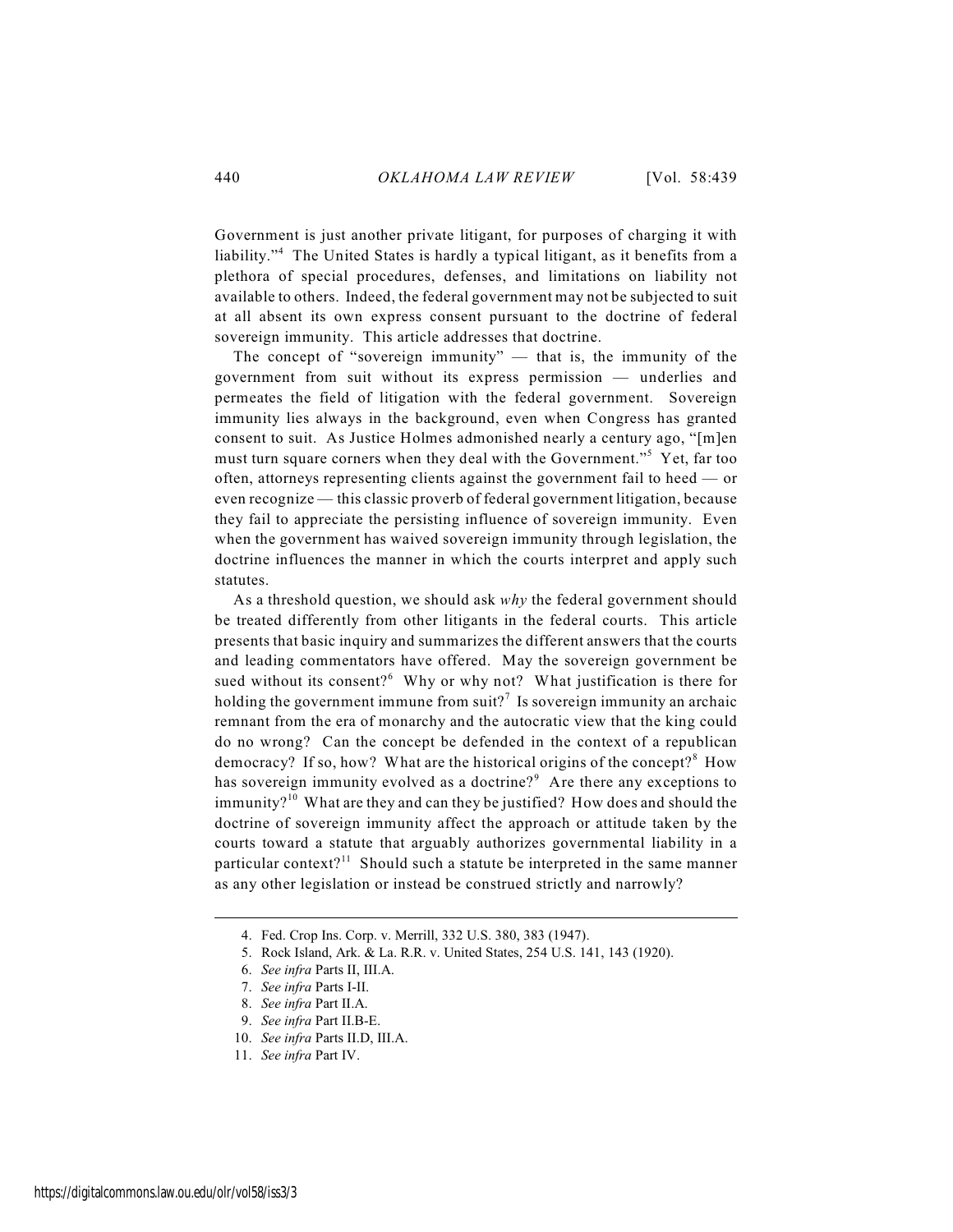By looking at the concept of sovereign immunity and the circumstances under which the federal government has consented to suit against itself, we consider the legitimacy of governmental immunity in a democratic society and the proper role of courts in resolving policy issues raised in suits against the federal government. We also learn much about a system of government by examining when and how that government responds (or fails to respond) to injuries inflicted by its agents or activities upon its own citizens.<sup>12</sup>

Professor Vicki C. Jackson, in her analysis of the principled or prudential reasons for judicial recognition of the limitation on suits against the federal government, describes sovereign immunity as "a place of contest between important values of constitutionalism":

On the one hand, constitutionalism entails a commitment that government should be limited by law and accountable under law for the protection of fundamental rights; if the "essence of civil liberty" is that the law provide remedies for violations of rights, immunizing government from ordinary remedies is in considerable tension with all but the most formalist understandings of law and rights. On the other hand, a commitment to democratic decisionmaking may underlie judicial hesitation about applying the ordinary law of remedies to afford access to the public fisc to satisfy private claims, in the absence of clear legislative authorization.<sup>13</sup>

Professor Kenneth Culp Davis was one of the nation's leading experts on

administrative law — and a sharp critic of sovereign immunity. He characterized the concept as a medieval holdover from the English monarchy and said that the "strongest support for sovereign immunity is provided by that four-horse team so often encountered — historical accident, habit, a natural tendency to favor the familiar, and inertia."<sup>14</sup> He contended that the doctrine of sovereign immunity is unnecessary as a "judicial tool," because we may trust the courts to refrain from interfering in crucial governmental activities, such as the execution of foreign affairs and military policies, by limiting themselves to matters appropriate for judicial determination and within the competence of the judiciary.<sup>15</sup> Writing more recently, and similarly questioning the historical and constitutional justifications for federal sovereign immunity, Professor Susan

<sup>12.</sup> *See also infra* Part III.B.

<sup>13.</sup> Vicki C. Jackson, *Suing the Federal Government: Sovereignty, Immunity, and Judicial Independence*, 35 GEO. WASH. INT'L L. REV. 521, 521 (2003) (footnotes omitted) (quoting Marbury v. Madison, 5 U.S. (1 Cranch) 137, 163 (1809)).

<sup>14.</sup> Kenneth Culp Davis, *Sovereign Immunity Must Go*, 22 ADMIN. L. REV. 383, 384 (1970).

<sup>15.</sup> *Id.* at 395.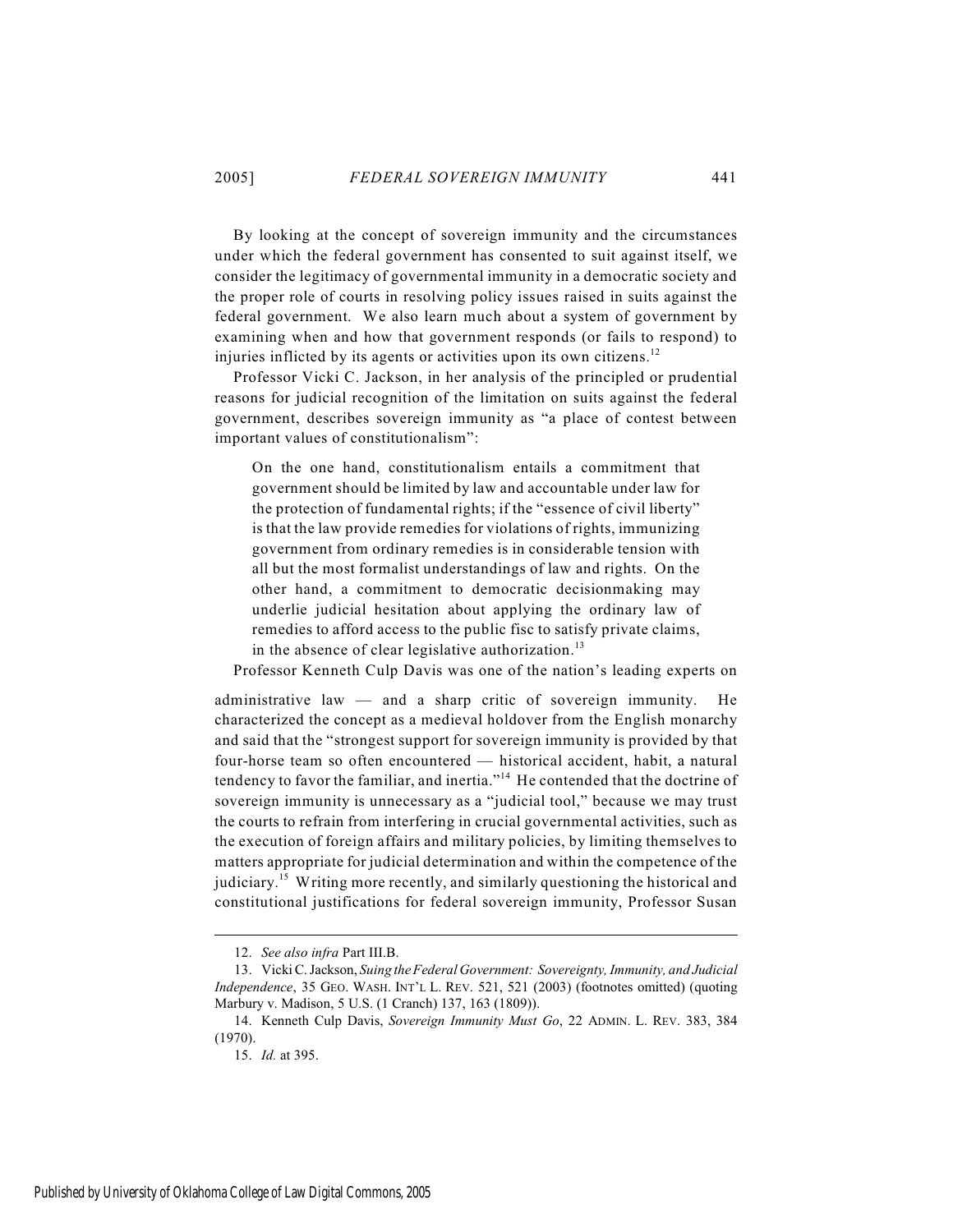Randall contends that sovereign immunity should henceforth be viewed as "a prudential rather than a jurisdictional doctrine," under which "courts attempt to balance the needs of the political branches to govern effectively with the rights of the citizenry to redress governmental violations of law."<sup>16</sup>

In response, Dean Harold J. Krent contends that "[m]uch of sovereign immunity . . . derives not from the infallibility of the state but from a desire to maintain a proper balance among the branches of the federal government, and from a proper commitment to majoritarian rule."<sup>17</sup> He explains that, by making the federal sovereign amenable to suit only when it has consented by statute, society entrusts Congress as the representative of the people with determining the appropriate circumstances under which public concerns should bow to private complaints.<sup>18</sup> However, when government conduct becomes removed from policymaking, the arguments for sovereign immunity are at their weakest. Thus, when mundane government activity is involved, devoid of policy implications, the public should expect legislative waivers readily to be adopted. Reserving the authority to waive sovereign immunity to Congress does not mean that government is left without a check upon its conduct. Rather, the check is a political one — the potential displeasure of the electorate.<sup>19</sup>

Surely every reasonable person must agree that, because the federal government represents the whole community and thus often must act in ways that a private party cannot or should not, the government's exposure to liability must be controlled. A single individual cannot be permitted in every instance to obtain judicial relief that sets aside the decisions of the community duly made through the elected branches of government. Accordingly, the real question underlying sovereign immunity is who gets to decide what those limitations should be. The disagreement between those who decry the very existence of sovereign immunity, and those who accept it as an essential starting point, may come down to asking "who do you trust." Those who would abolish sovereign immunity outright trust the courts both to ensure a remedy and to refrain when it is imprudent for the judiciary to act. By contrast, those who defend the concept of sovereign immunity as a limitation on judicial inference of a cognizable cause of action against the government see this constraint as a reflection of trust in the political branches of government to determine the appropriate occasions for consenting to suit.

<sup>16.</sup> Susan Randall, *Sovereign Immunity and the Uses of History*, 81 NEB. L. REV. 1, 6-7 (2002).

<sup>17.</sup> Harold J. Krent, *Reconceptualizing Sovereign Immunity*, 45 VAND.L.REV. 1529, 1530 (1992).

<sup>18.</sup> *Id.* at 1530-31.

<sup>19.</sup> *Id.* at 1532-33.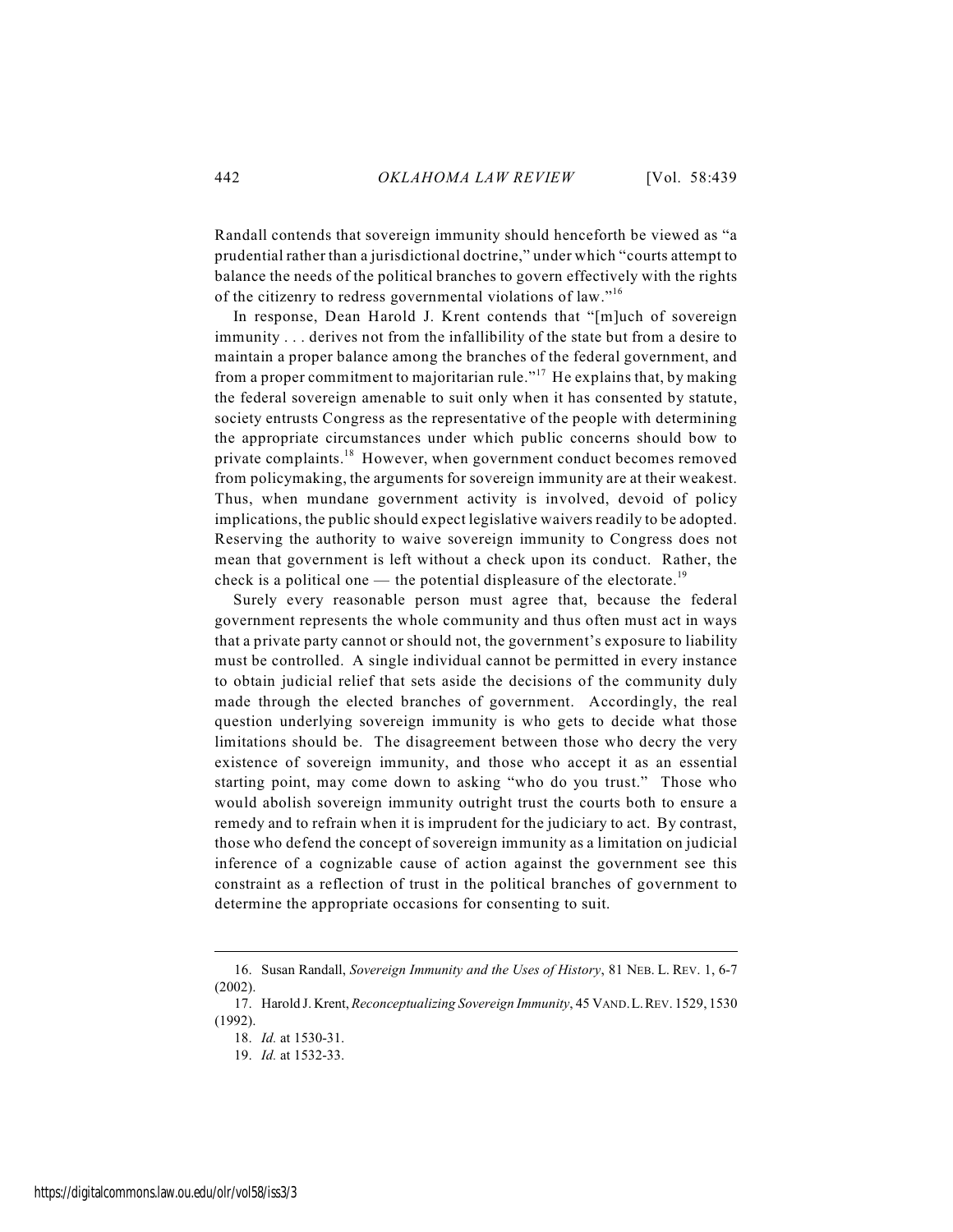#### *II. The History of Federal Sovereign Immunity*

*A. The Early Historical Origins of Federal Sovereign Immunity in the United States*

Whether federal sovereign immunity and its jurisprudential cousin, state sovereign immunity, were accepted premises underlying — or instead intended casualties of — the ratification of the United States Constitution remains the subject of continued debate on the Supreme Court and among constitutional historians and scholars. The Supreme Court has adopted the former understanding as to both federal and state sovereign immunity, and federal sovereign immunity in particular has become a well-established and foundational doctrine in this field of law.

The conventional account of the pertinent history, and the one accepted by the majority of the present Supreme Court, holds that "[w]hen the Constitution was ratified, it was well established in English law that the Crown could not be sued without consent in its courts."<sup>20</sup>

As evidence that the framers deliberately preserved this English practice in the constitutional framework, prominent members of the founding generation, such as Alexander Hamilton, James Madison, and John Marshall, publicly endorsed the concept of sovereign immunity during the ratification process for the United States Constitution. In *The Federalist No. 81*, Hamilton wrote that "[i]t is inherent in the nature of sovereignty not to be amenable to the suit of an individual *without its consent*."<sup>21</sup> Madison, who played a leading role in the drafting of the Constitution at the convention, later told the Virginia ratification convention that Article III merely allowed a suit involving a state party, if initiated or permitted by the state, to be heard in federal court, but did not confer upon any individual the power "to call any state into court."<sup>22</sup> Marshall, who would later become Chief Justice of the United States, likewise assured the Virginia convention that "[i]t is not rational to suppose that the sovereign power should be dragged before a court."<sup>23</sup> In *Welch v. Texas Department of Highways & Public Transportation*,<sup>24</sup> the Supreme Court stated that "the representations of Madison, Hamilton, and Marshall that the Constitution did

<sup>20.</sup> Alden v. Maine, 527 U.S. 706, 715 (1999) (regarding sovereign immunity of the states).

<sup>21.</sup> ALEXANDER HAMILTON, THE FEDERALIST NO. 81, at 487-88 (Clinton Rossiter ed., 1961) (1788).

<sup>22. 3</sup> THE DEBATES IN THE SEVERAL STATE CONVENTIONS ON THE ADOPTION OF THE FEDERAL CONSTITUTION 533 (photo. reprint 1941) (Jonathan Elliot ed., 2d ed., Philadelphia, J.B. Lippincott 1836).

<sup>23.</sup> *Id.* at 555-56.

<sup>24. 483</sup> U.S. 468 (1987).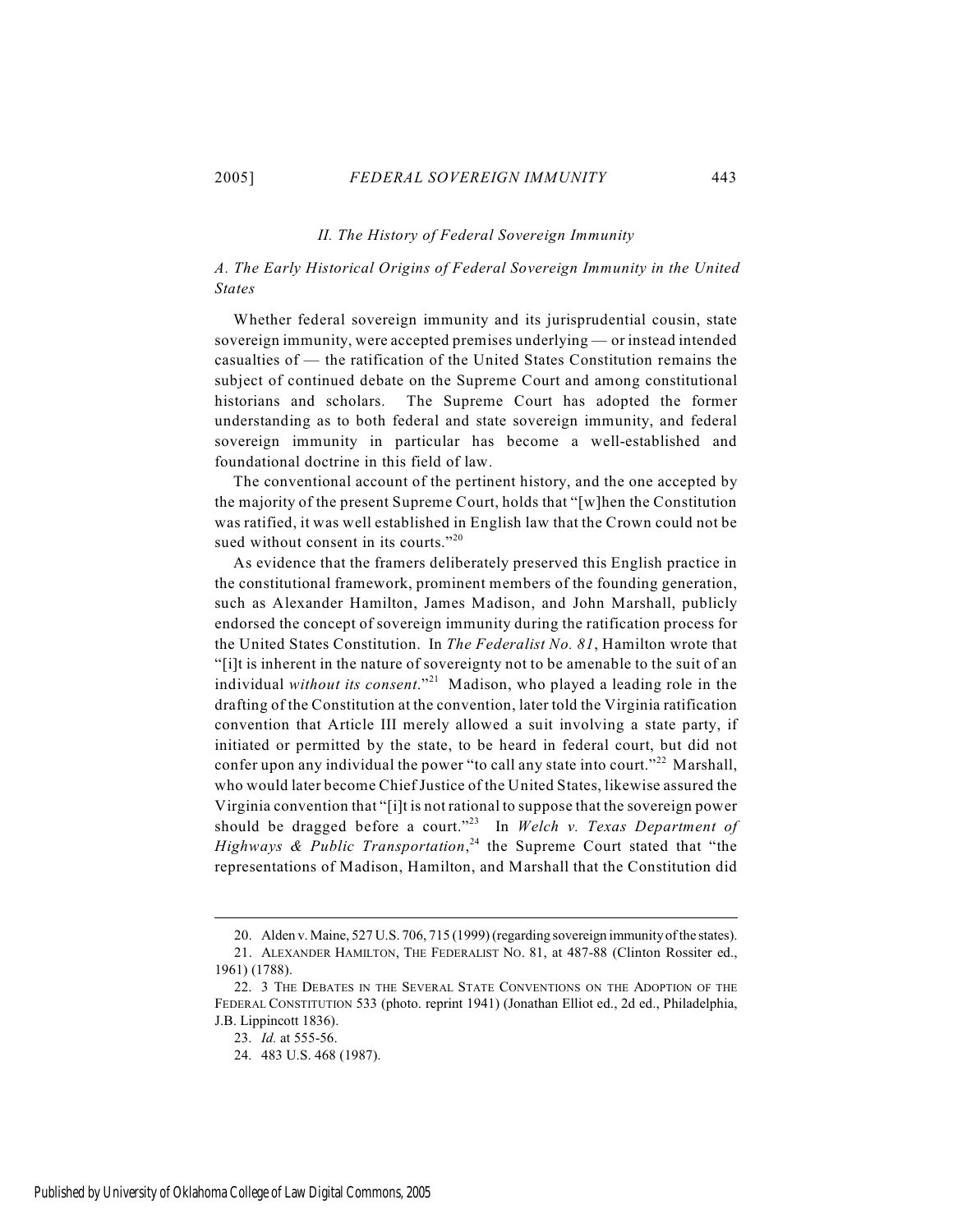*not* abrogate the States' sovereign immunity may have been essential to ratification."<sup>25</sup>

If the states were exempt from unconsented suit on this historical account, then all the more so was the federal government. When Justice Joseph Story wrote his famous treatise on the Constitution in 1840, he explained that the Article III grant of judicial power "to Controversies to which the United States shall be a Party,"  $^{26}$  was designed only to allow the federal government to sue as plaintiff to enforce its own rights, powers, contracts, and privileges. $27$ 

By contrast, the minority position on the modern Supreme Court insists that "[t]here is almost no evidence that the generation of the Framers thought sovereign immunity was fundamental in the sense of being unalterable," and contends that a diversity of views regarding the concept were displayed during the ratification process.<sup>28</sup> These members of the Court need not be understood to deny the very concept of state sovereign immunity, but rather to dispute the circumstances under which that immunity may be overridden.<sup>29</sup> In their view, Congress, in creating a new federal cause of action, may preempt state sovereign immunity, just as Congress may pierce federal sovereign immunity by enacting a statutory waiver.<sup>30</sup> In other words, rather than disputing the existence of state sovereign immunity, these Justices contest the intensity or absoluteness of that immunity in the face of other considerations, especially intervening federal legislation.

29. *See* Kimel v. Fla. Bd. of Regents, 528 U.S. 62, 93-97 (2000) (Stevens, J., dissenting in part and concurring in part) (acknowledging the "judge-made doctrine of [state] sovereign immunity" and that Congress must "speak clearly when it regulates state action," but arguing that "once Congress has made its policy choice, the sovereignty concerns of the several States are satisfied" and federal law may be enforced against them); *Alden*, 527 U.S. at 762 (Souter, J., dissenting) (saying that at the time of the constitutional framing, "state sovereign immunity could not have been thought to shield a State from suit under federal law on a subject committed to national jurisdiction by Article I of the Constitution," and thus "Congress exercising its conceded Article I power may unquestionably abrogate such immunity"); Seminole Tribe of Fla. v. Florida, 517 U.S. 44, 101-68 (1996) (Souter, J., dissenting) (acknowledging that some form of state sovereign immunity as a continuing common-law doctrine had been established by precedent, but contending it may be overcome by federal legislative action creating federal rights and regulations). *But see Seminole Tribe*, 517 U.S. at 98 (Stevens, J., dissenting) (arguing more directly and forcefully that there is "no justification for permanently enshrining the judgemade law of sovereign immunity").

30. *See supra* note 29 and accompanying text.

<sup>25.</sup> *Id.* at 483.

<sup>26.</sup> U.S. CONST. art. III, § 2.

<sup>27.</sup> JOSEPH STORY, FAMILIAR EXPOSITION OF THE CONSTITUTION OF THE UNITED STATES § 332 (New York, American Book Co. 1840).

<sup>28.</sup> Alden v. Maine, 527 U.S. 706, 764, 772-73 (1999) (Souter, J., dissenting).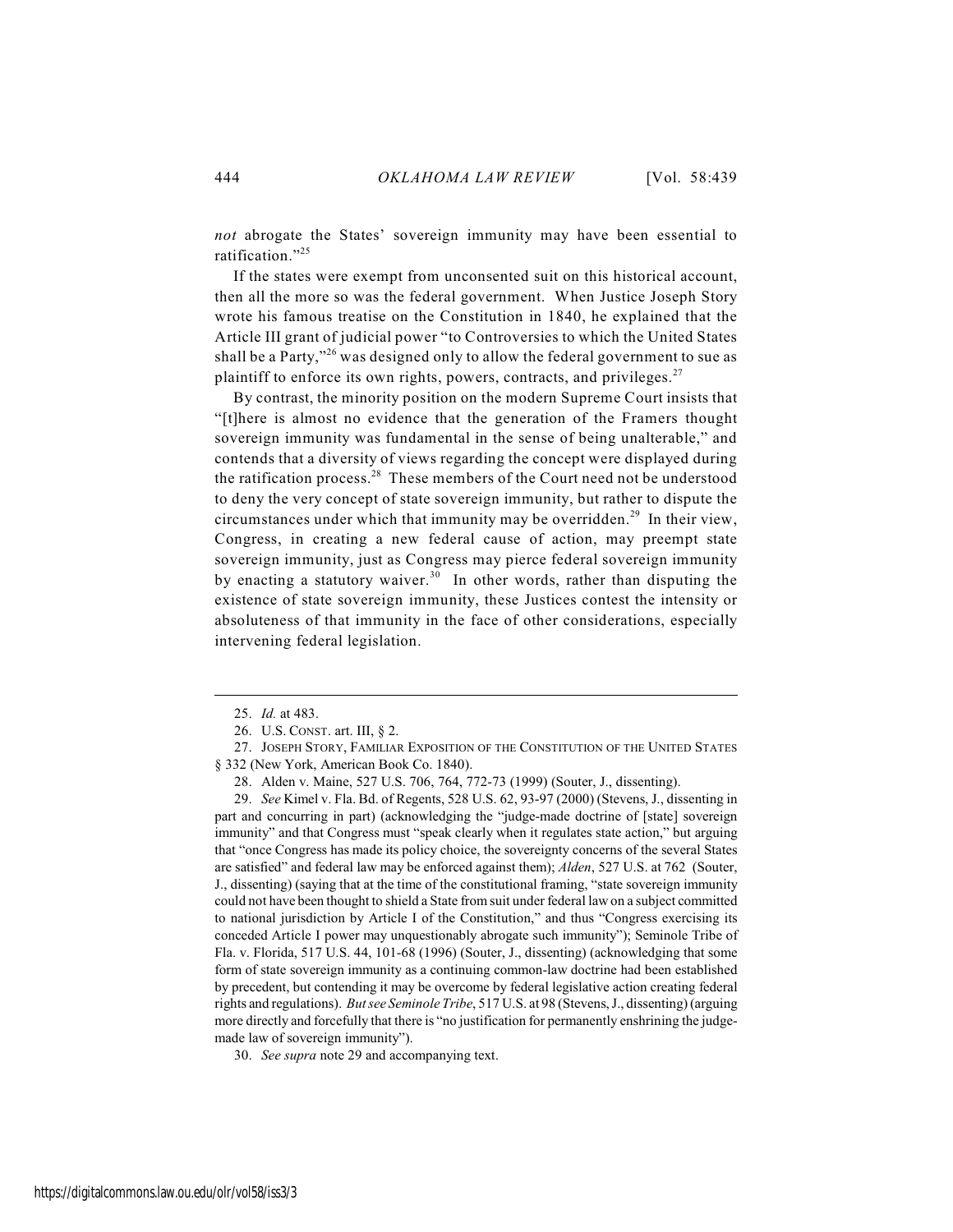Professor Susan Randall goes a step further and argues that, even prior to any statutory abridgment, "the founding generation did not intend state sovereign immunity and instead viewed the ratification of the Constitution as consent to Article III suits by the states individually and collectively for the United States."<sup>31</sup> With respect to federal sovereign immunity, Randall reads the Article III extension of judicial power over "Controversies to which the United States shall be a party," as a clear grant of judicial authority to hear suits against the federal government.<sup>32</sup> Rather than merely bestowing jurisdiction, she contends, "[t]he term 'judicial power' is a broad and encompassing term" that "extends to the national judiciary a fundamental governmental authority" that supersedes sovereign immunity.<sup>33</sup> Although she acknowledges the contrary statements of certain prominent members of the founding generation, Randall argues that "the interpretation advanced by Hamilton, Madison and Marshall is contradicted by the great weight of the historical evidence, including their own . . . statements" on other occasions, as well as by the text of Article III, by the reasons for the new national government and the creation of the judicial power, and by the opinions of other political leaders of the founding period.<sup>34</sup>

Professor Vicki C. Jackson, after a comprehensive historical study of federal government immunity, identifies three possible historical sources for "the remarkable staying power of the idea of federal sovereign immunity."<sup>35</sup> First, although perhaps misunderstood and too broadly applied, English law, which had so profound an influence on early American law, indeed did recognize some form of sovereign immunity.<sup>36</sup> Second, the Constitution commits the power to appropriate money to the Congress,  $37$  thereby "lend[ing] force to the argument that money judgments against the United States cannot be *paid* without an appropriation from Congress."<sup>38</sup> Third, "Congress' s control over the jurisdiction of the federal courts gives it considerable powers simply to refuse to authorize suits against the government."<sup>39</sup> And, indeed, in the First Judiciary Act of 1789, Congress gave jurisdiction to the lower federal courts over cases in which the United States was plaintiff or petitioner, thus implicitly prohibiting

36. *Id.* at 542-43. For recent scholarship on the English origins of sovereign immunity, see DONALD L.DOERNBERG,SOVEREIGN IMMUNITY OR THE RULE OF LAW:THE NEW FEDERALISM'S CHOICE 71-78 (2005); Guy I. Seidman, *The Origins of Accountability: Everything I Know About the Sovereign's Immunity, I Learned from King Henry III*, 49 ST. LOUIS U. L.J. 393 (2005).

<sup>31.</sup> Randall, *supra* note 16, at 3.

<sup>32.</sup> *Id.* at 38 (quoting U.S. CONST. art. III, § 2).

<sup>33.</sup> *Id.* at 40.

<sup>34.</sup> *Id.* at 13.

<sup>35.</sup> Jackson, *supra* note 13, at 541-52.

<sup>37.</sup> U.S. CONST. art. I, § 9, cl. 7.

<sup>38.</sup> Jackson, *supra* note 13, at 545.

<sup>39.</sup> *Id.* at 546.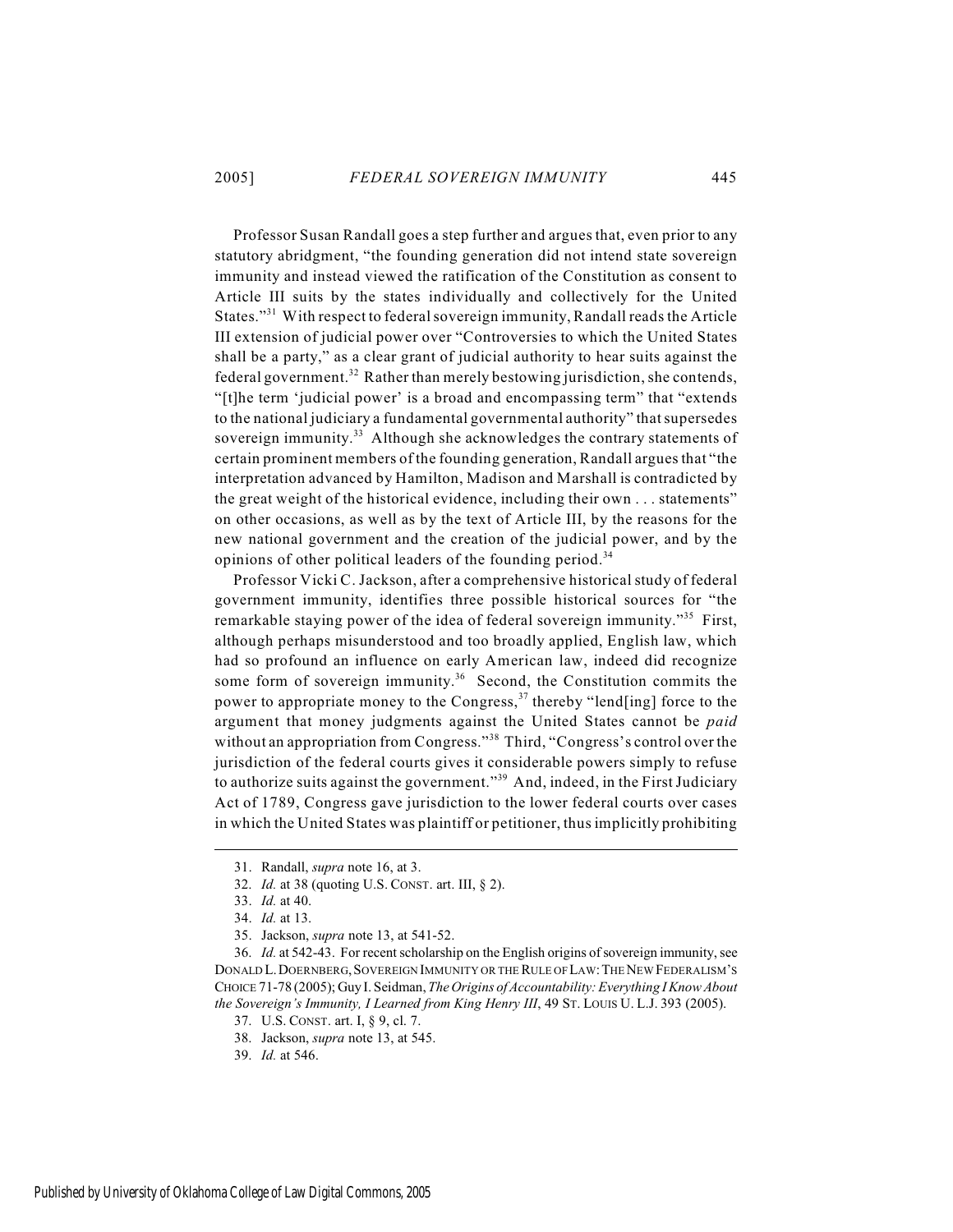suits in which the federal government would be defendant.<sup>40</sup> Therefore, Jackson suggests, "some aspects of sovereign immunity doctrine — notably, those relating to judicially compelled payments from Treasury funds — are either required by, or consistent with, the U.S. Constitution at the federal level."<sup>41</sup> Moreover, she submits, "[w]hat we call the 'sovereign immunity' of the United States in many respects could be described instead as a particularized elaboration of Congress's control over the lower court's jurisdiction."<sup>42</sup>

As discussed below, $43$  when the Supreme Court first gave considered attention to the concept of federal sovereign immunity and its application to allegations of injury by an agent of that federal sovereign, a majority of the Court was skeptical about the doctrine and open to alternative modes of action that drained much of the vitality from it. However, the Court subsequently reinvigorated the doctrine of federal sovereign immunity, and today it is wellensconced within the legal structure of federal government civil liability.<sup>44</sup>

## *B. The Evolution of the Doctrine of Federal Sovereign Immunity in the Supreme Court*

As Professor Vicki C. Jackson has noted, "[i]n 1882, . . . nearly a century after adoption of the Constitution, the [Supreme] Court was split five to four on the reasons for and scope of the doctrine of federal sovereign immunity."<sup>45</sup> At the same time, the Court had accepted federal sovereign immunity as a wellestablished premise by that point, even if its justifications and contours remained in doubt. This 1882 decision was that of *United States v. Lee*,<sup>46</sup> which is the first in a series of three landmark decisions stretching over eighty years that map the doctrine of federal sovereign immunity and its exceptions or limitations.<sup>47</sup>

Significantly, in none of these three cases was the government itself actually named as defendant to the action, at least by the time the case reached the Supreme Court. Rather, apparently recognizing sovereign immunity as an insuperable obstacle to a direct action against the United States, the plaintiffs in these actions attempted to avoid that bar by framing their complaints against individual government officers, notwithstanding that the government plainly would be affected as an entity by a judgment in the plaintiffs' favor. The

- 43. *See infra* Part II.C.
- 44. *See infra* Parts II.C-E, III.
- 45. Jackson, *supra* note 13, at 534.
- 46. 106 U.S. 196 (1882).
- 47. *See infra* Part II.C-E.

<sup>40.</sup> *Id.* at 546-47.

<sup>41.</sup> *Id.* at 538.

<sup>42.</sup> *Id.* at 570.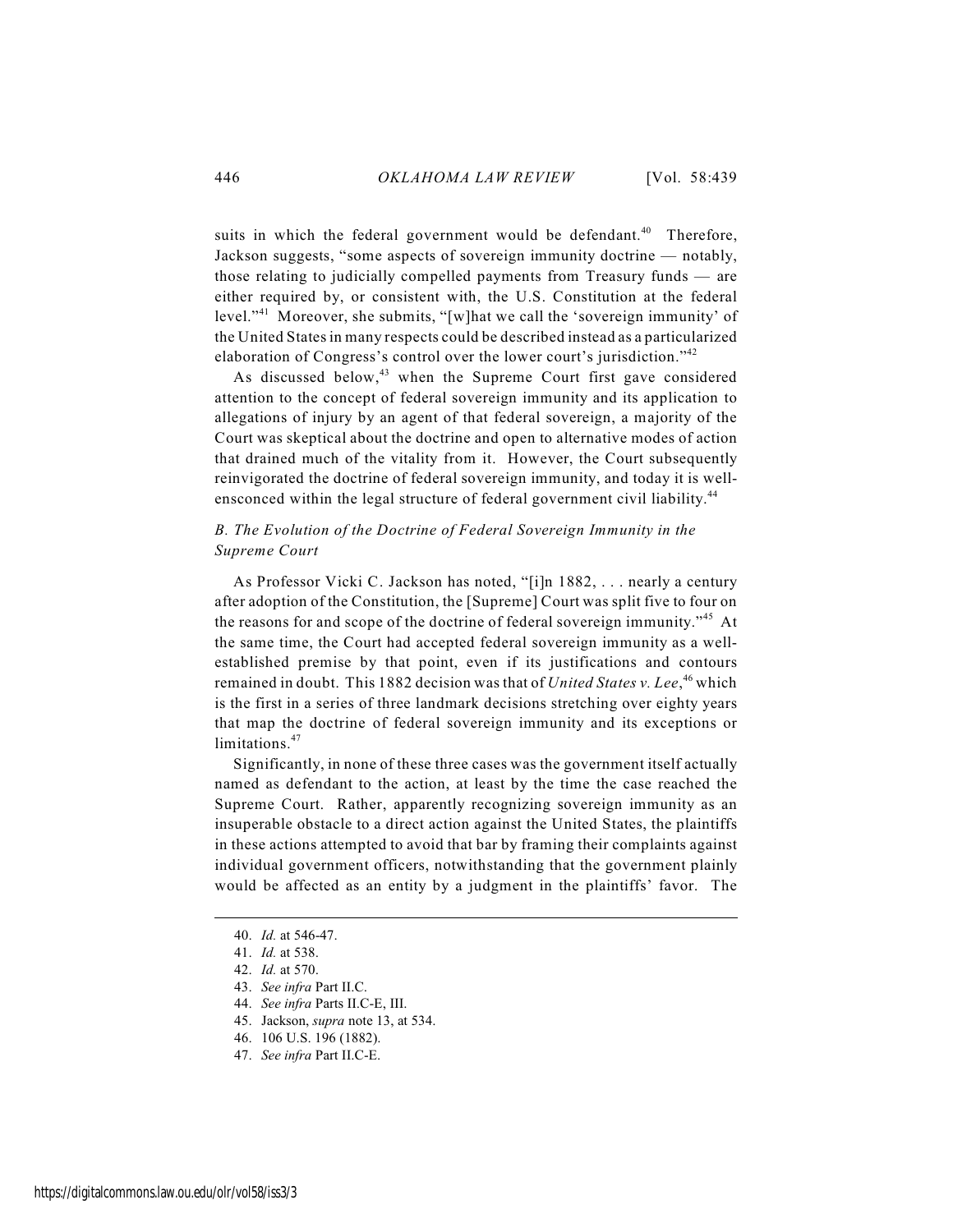question in these three cases was whether this legal fiction — that a suit for affirmative relief against a government agent is not the equivalent of an action against the government itself and thus not barred by sovereign immunity should be sustained.

#### *C.* United States v. Lee

The first in this series of three federal sovereign immunity decisions is the doctrinally important and historically interesting case of *United States v. Lee*. 48 The case arose from the seizure of the Arlington estate of Confederate General Robert E. Lee by Federal forces during the Civil War and the establishment of a military cemetery on the site.<sup>49</sup>

In 1778, John Parke Custis — the adopted son of George Washington (who married John's mother, Martha Custis, a widow) — purchased a tract of land along the Potomac River in Virginia. Upon John's untimely death as a young man, his six-month-old son — George Washington Parke Custis — was adopted by the grandparents, George and Martha Washington. At the age of twenty-one, young George assumed ownership of the land, which he named "Arlington," and built the family mansion upon it. In 1831, his daughter, Mary Anna, was married in the main hall of Arlington House to a young Army lieutenant named Robert E. Lee. Upon the death of George Washington Parke Custis in 1857, the estate was inherited by his daughter and became the Lee family home.

After General Lee accepted command of the Confederate Army of Northern Virginia upon the outbreak of the Civil War in 1861, the Lee family was forced to flee the Arlington estate. Federal troops occupied the estate and a Union general used the mansion as his headquarters. Unionists regarded the mansion looking down over the river toward Washington, D.C. as a defiant symbol of the confederate military leader whom they regarded as a traitor. In 1864, General Montgomery Meigs recommended that a portion of the property around the Arlington mansion be used as a military graveyard for Northern war dead, making the property uninhabitable should the Lee family ever return. Although it may be an apocryphal story, General Meigs — whose own son later was killed in the war and is buried at Arlington — is reported to have said that if Mrs. Lee returned to the house and looked out of her window, she would see

<sup>48. 106</sup> U.S. 196 (1882).

<sup>49.</sup> For more on the historical background to this case, and from which the following narrative is drawn, see GREGORY C.SISK,LITIGATION WITH THE FEDERAL GOVERNMENT:CASES AND MATERIALS 117-19 (Foundation Press 2000 & Supp. 2004); Enoch Aquila Chase, *The Arlington Case: George Washington Curtis Lee Against the United States of America*, 15 VA. L. REV. 207 (1929); Jonathan R. Siegel, *Suing the President: Nonstatutory Review Revisited*, 97 COLUM. L. REV. 1612, 1634-36 (1997).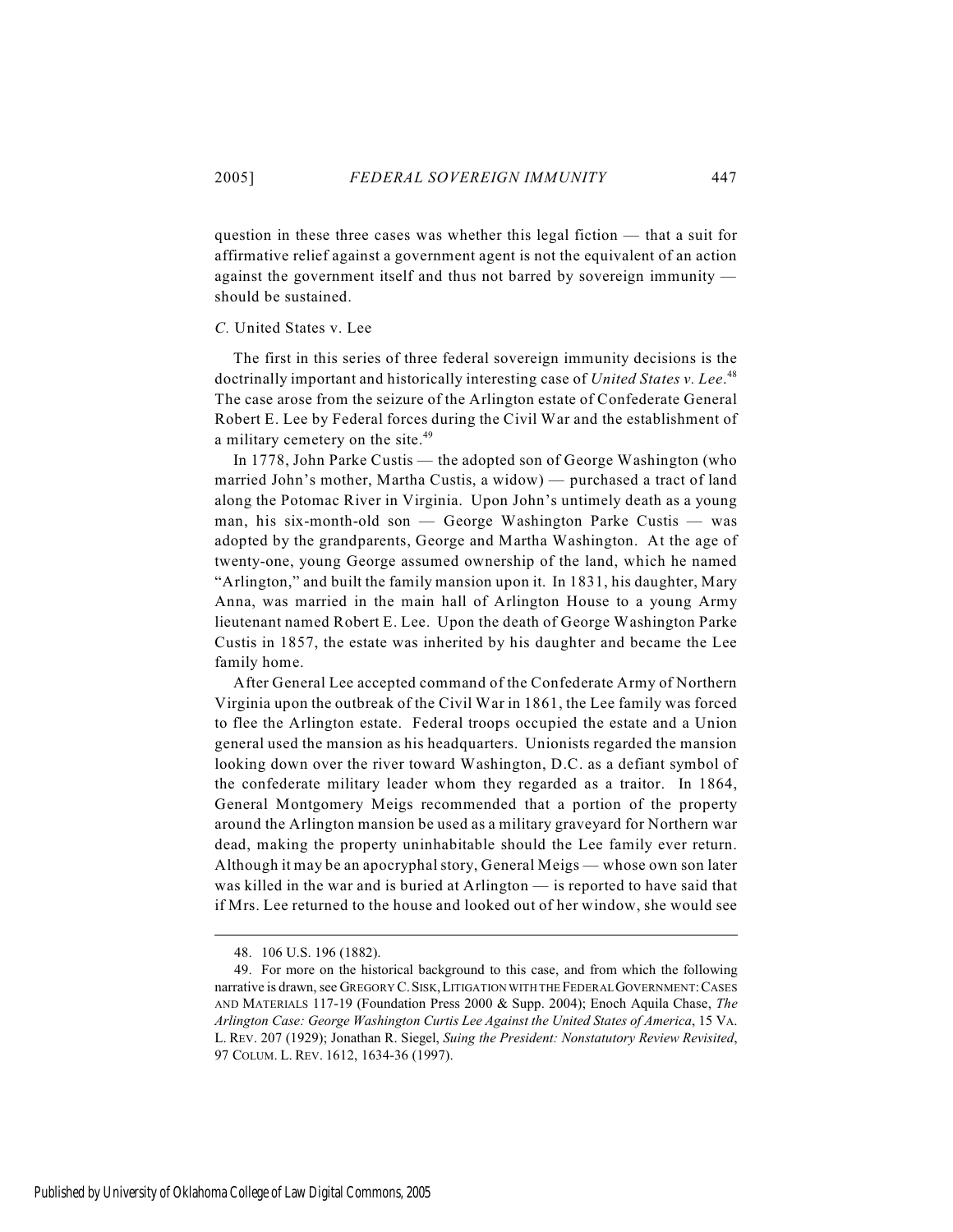the graves of the Union soldiers her husband had killed, buried in her rose garden.

The Arlington estate had been transferred to the United States through purchase at a tax sale after the Custis-Lee family allegedly failed to pay taxes on the property. In fact, Mrs. Lee was quite willing to pay the taxes due on the property — only about \$100 — and sent an agent with the necessary funds to the federal commissioners collecting the taxes. The federal commissioners refused to accept payment and insisted that the taxpayer must appear in person to pay the taxes. Not surprisingly, the wife of General Lee was unwilling to travel behind Union lines to appear before the federal commissioners. However, when this legal question had arisen in a previous case, the Supreme Court interpreted the pertinent statute to permit payment of the taxes by an agent, which accounts for the government's later loss on the merits regarding the validity of the transfer of the Lee Arlington estate at the tax sale. When the eldest son of General and Mrs. Lee ultimately filed the lawsuit for ejectment against an individual government officer that later came before the Supreme Court, the jury concluded that the tender of payment had been sufficient and thus the tax sale had been improper and failed to transfer title to the government. Following the Supreme Court's decision in *Lee*, the federal government legally purchased the property from Lee for the sum of \$150,000, and today it remains a national military cemetery and military installation.

In a closely-divided decision, with sharp disagreement among the Justices over the scope and the very legitimacy of sovereign immunity in a republic, the Court in *Lee* permitted the suit to go forward against the military officers occupying the land and ordered restoration of the property to General Lee's son. Justice Miller, writing for the majority in *Lee*, surveyed the history of sovereign immunity in the United States and its predecessor, Great Britain.<sup>50</sup> Acknowledging the English practice, by which an individual had to petition the crown for the right to sue, Justice Miller protested that no true analogy exists in the American republic, "as there is no such thing as a kingly head to the nation."<sup> $51$ </sup> In sum, Justice Miller questioned the fitness of sovereign immunity as a legal doctrine in a republican state without a personal sovereign. Although federal sovereign immunity had become "established doctrine" in the United States, Justice Miller suggested it had assumed that position without careful analysis in prior decisions and without any principled basis.<sup>52</sup>

Still, even accepting per precedent the proposition that the sovereign United States itself may not be made the subject of suit without its consent, Justice

<sup>50.</sup> *Lee*, 106 U.S. at 205-08.

<sup>51.</sup> *Id.* at 205.

<sup>52.</sup> *Id.* at 207.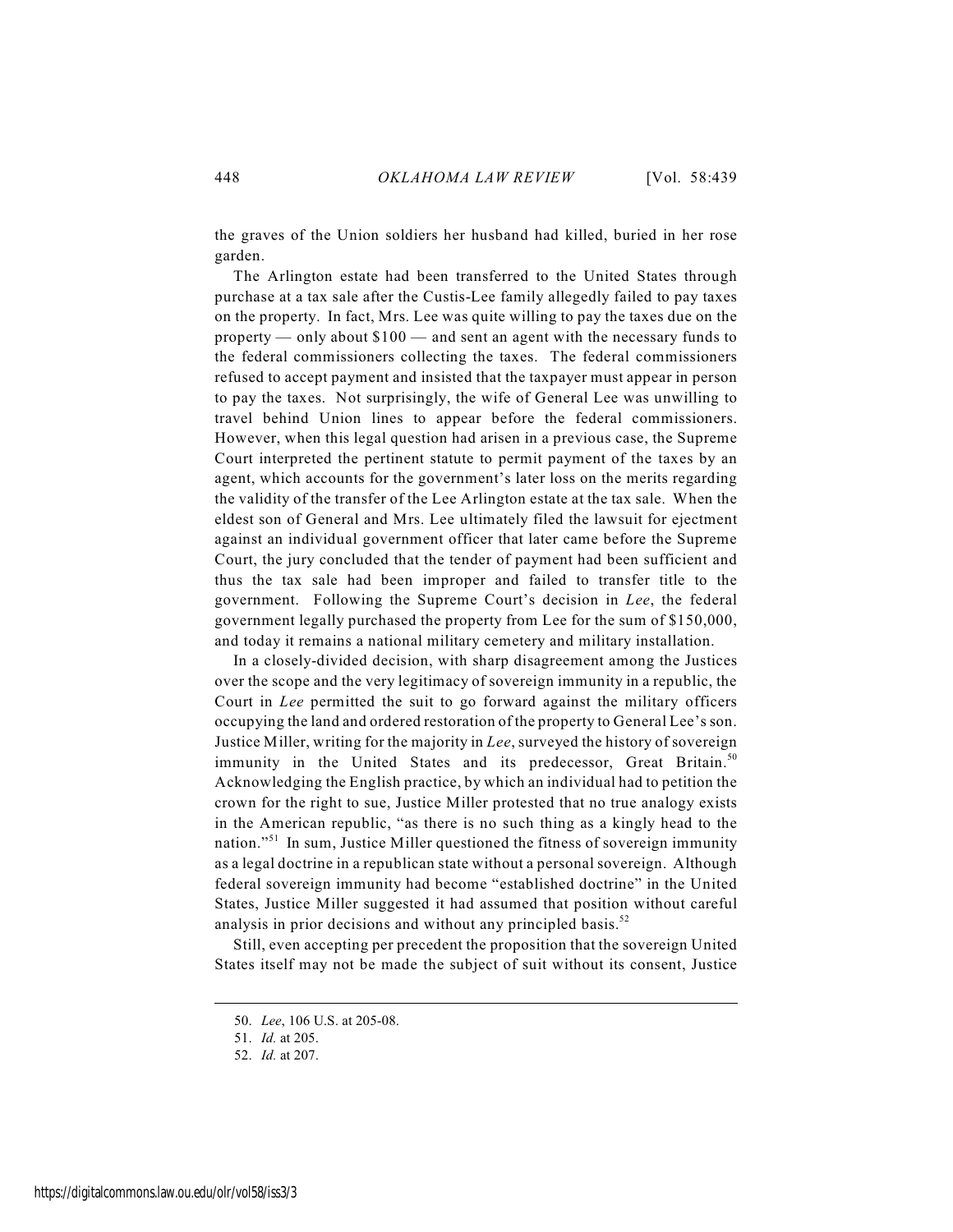Miller declined to extend sovereign immunity to cover an action framed against an individual, even if that individual were an officer of the United States.<sup>53</sup> The doctrine, the majority ruled, "is not permitted to interfere with the judicial enforcement of the established rights of plaintiffs when the United States is not a defendant or a necessary party to the suit."<sup>54</sup> Because the United States is a republican state, Justice Miller insisted that the officers of the government cannot be treated as the embodiment of the sovereign in the manner of a queen and her court.<sup>55</sup> Moreover, in the United States, every person, even an officer near to the seat of power, remains subject to the rule of law:

No man in this country is so high that he is above the law. No officer of the law may set that law at defiance with impunity. All the officers of the government, from the highest to the lowest, are creatures of the law, and are bound to obey it.<sup>56</sup>

As for the concern that the Executive's ability to exercise public duties

would be impaired if his officers were subject to the harassment of litigation, the majority was not convinced that making the government amenable to suit would impair the workings of government.<sup>57</sup> Justice Miller dismissed as "imaginary" any fear that permitting suits against federal officers or agents would undermine the essential functions of government, such as that vessels of war or military forts might be invaded by citizen suits in times of peril.<sup>58</sup> The Court observed that properties held by the military had been recovered through legal action in the past without consequent disaster.<sup>59</sup>

That the case involved the seizure of property by the government from a private citizen provided an additional and constitutional justification for the majority's holding in *Lee*.<sup>60</sup> Indeed, this "taking" factor became the key to understanding and applying this precedent when the Supreme Court revisited it in the next century.<sup> $61$ </sup> When the United States takes property without giving just compensation, the government's conduct offends the Takings Clause of the Fifth Amendment.<sup>62</sup> Justice Miller compared the Fifth Amendment protection of property to the use of the petition for habeas corpus to protect the individual's constitutional rights of life and liberty:

56. *Id.* at 220.

- 58. *Id.* at 217.
- 59. *Id.* at 217-18.
- 60. *Id.* at 218-20.
- 61. *See infra* Part II.D-E.
- 62. U.S. CONST. amend. V.

<sup>53.</sup> *Id.* at 207-23.

<sup>54.</sup> *Id.* at 207-08.

<sup>55.</sup> *See id.* at 208-09.

<sup>57.</sup> *Id.* at 221-23.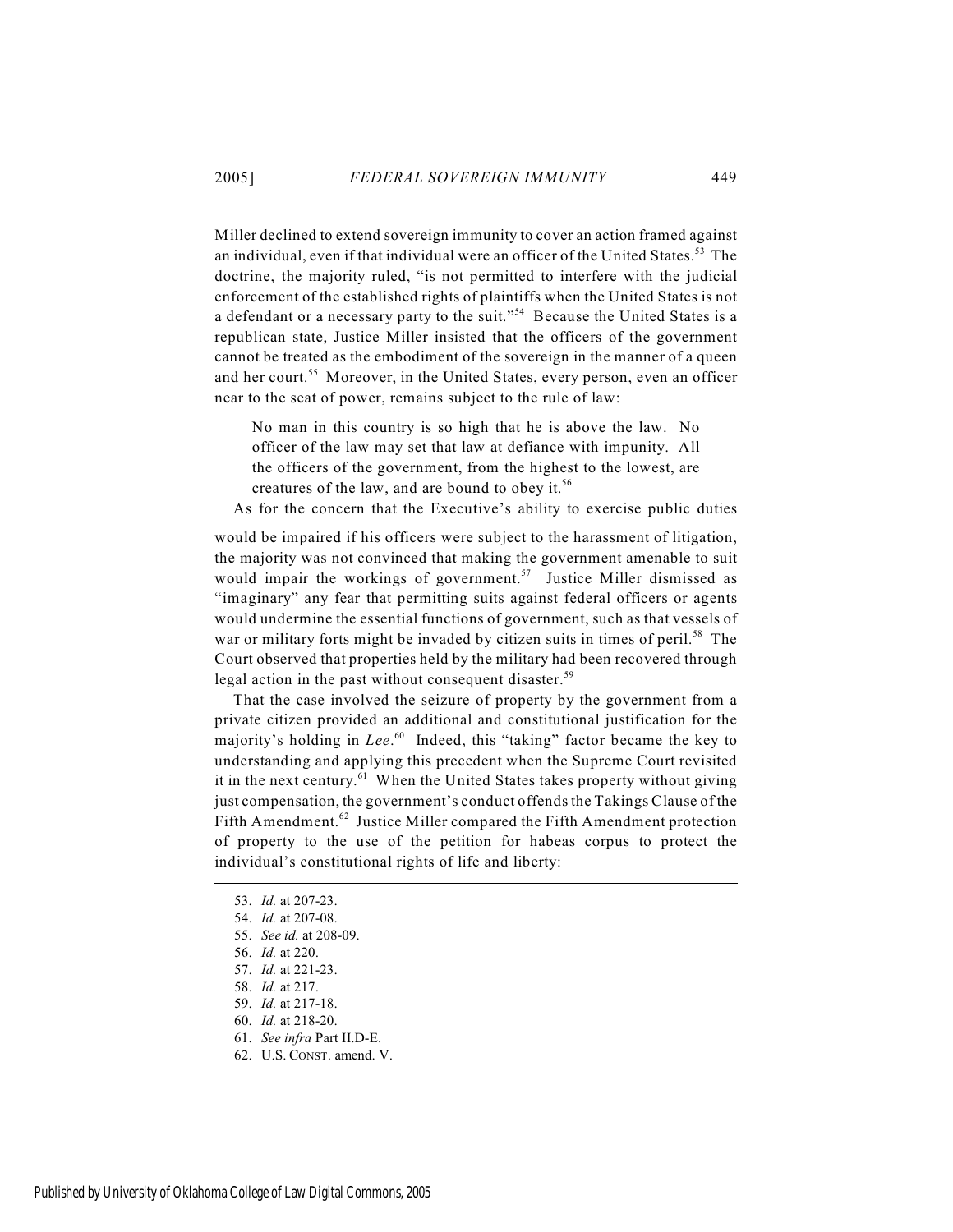If this constitutional provision is a sufficient authority for the court to interfere to rescue a prisoner from the hands of those holding him under the asserted authority of the government, what reason is there that the same courts shall not give remedy to the citizen whose property has been seized without due process of law, and devoted to public use without just compensation?<sup>63</sup>

The majority thus strongly reaffirmed the role of the judicial branch as a guardian of the citizen from abuse of power by other branches of government.<sup>64</sup>

Four Justices dissented in *Lee*.<sup>65</sup> Justice Gray's dissenting opinion emphasized that the Arlington property had been held in the title of the United States for many years.  $66$  The case did not involve a recent seizure of the property, nor was the suit maintained against the government officer who actually seized it but rather against those officers presently holding it on behalf of the federal government.<sup>67</sup> Rejecting the majority's theory that this was a suit against individual officers and not against the sovereign, the dissent observed that the federal government can only hold property through its agents. <sup>68</sup> Thus a suit to recover property claimed by the United States that was brought against agents of the government was, in reality, a suit against the United States. $69$ Furthermore, Justice Gray argued, the principle of sovereign immunity was necessary not only in a monarchy, but in any nation.<sup>70</sup> If the government were to survive, it must not be dispossessed of forts, ships of war, or other property without its consent.<sup> $71$ </sup> The government could not conduct its vital affairs if it were made subject to unlimited lawsuits, whether or not those actions were styled as against its officers. Thus, the dissent believed, if the United States were to be sued, the waiver of sovereign immunity should come from Congress, which undoubtedly would develop appropriate procedures to protect government interests.<sup>72</sup>

In the end, the sovereign United States was directly affected by the outcome of the action in *Lee*; the government, and not the officers, suffered the (temporary) loss of the Arlington property. The majority's theory that this was merely a suit against federal officers, and not against the government itself,

<sup>63.</sup> *Lee*, 106 U.S. at 218.

<sup>64.</sup> *Id.* at 220-21.

<sup>65.</sup> *Id.* at 223-51 (Gray, J., dissenting).

<sup>66.</sup> *Id.* at 225-26.

<sup>67.</sup> *Id.*

<sup>68.</sup> *Id.* at 249-50.

<sup>69.</sup> *Id.* at 226, 250-51.

<sup>70.</sup> *Id.* at 226-27.

<sup>71.</sup> *Id.* at 226.

<sup>72.</sup> *Id.* at 227.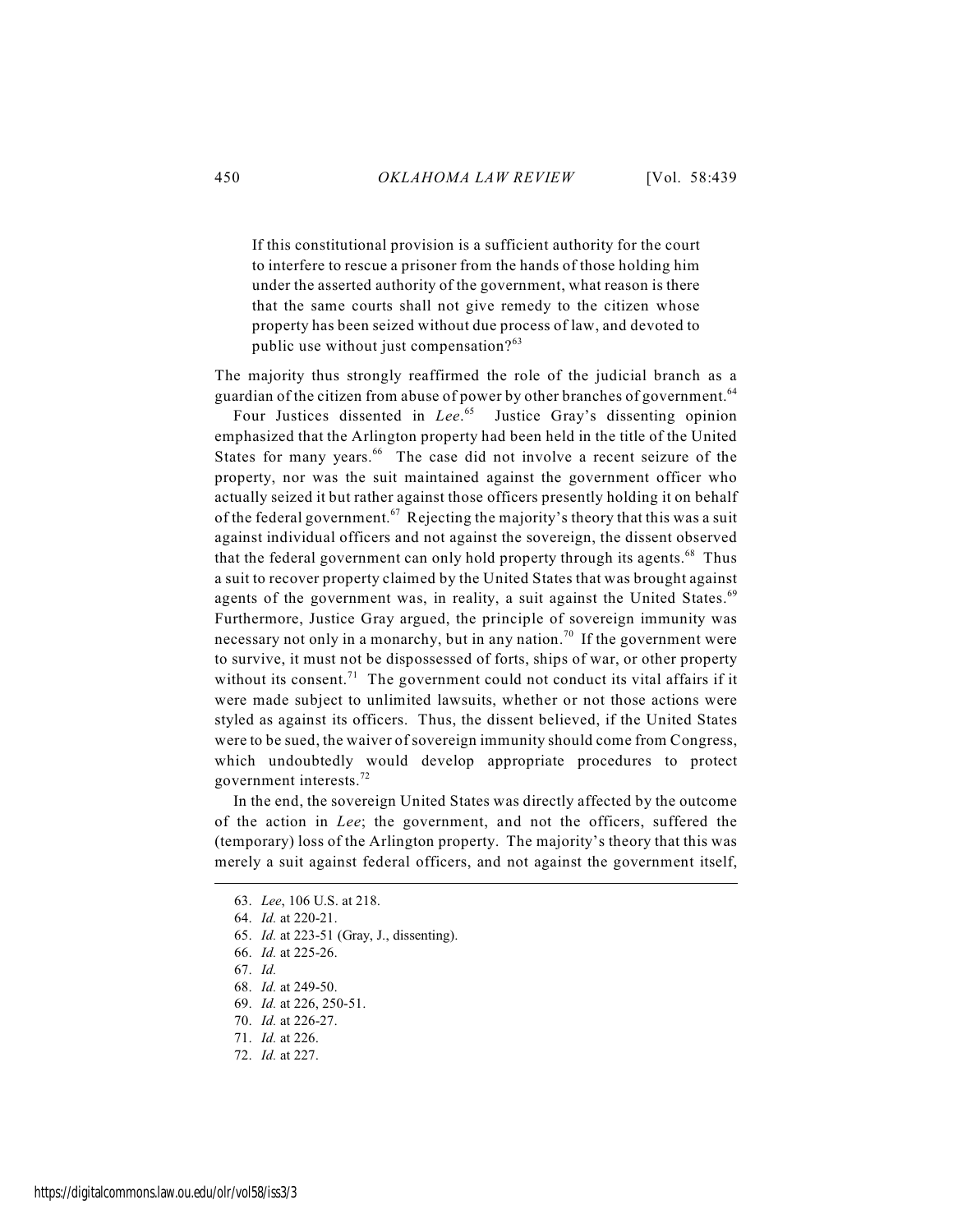plainly rested upon a legal fiction. Given that the majority questioned the legitimacy of sovereign immunity as a threshold matter, those members of the Court understandably were not troubled that such an officer suit might prove to be an end-run around sovereign immunity. Did the *Lee* decision then set the stage for the abolition, or at least the curtailment, of sovereign immunity as a doctrine? As we will find, not in the end.

In your author's opinion, the *Lee* majority intended to open the door widely to citizen suits against government officers. Indeed, the Court was sufficiently dubious about the place of sovereign immunity in a republic as to be untroubled that the legal fiction of a direct officer suit might leave the governmental stronghold unsecured against judicial actions to redress government wrongdoing. While the *Lee* majority remarked that the challenged governmental misconduct in the case rose to a constitutional level, your author reads the opinion to offer this point as but merely one more reason to permit the suit, not as the sole or crucial reason. Nonetheless, as seen below, this constitutional dimension of *Lee* became the linchpin when the Supreme Court revisited this precedent in the twentieth century. As so reinterpreted, the *Lee* precedent leaves the door of sovereign immunity only slightly ajar.

*D.* Larson v. Domestic & Foreign Commerce Corp.

The second case in the sovereign immunity series is *Larson v. Domestic & Foreign Commerce Corp.*,<sup>73</sup> decided by the Supreme Court in 1949. After World War II, the War Assets Administration allegedly had entered into a contract to sell surplus coal to Domestic & Foreign Commerce Corp., the plaintiff.<sup>74</sup> Subsequently, the Administration refused to deliver the coal to Domestic and instead executed a new contract to sell it to someone else.<sup>75</sup> Plaintiff Domestic filed suit against Robert Littlejohn, the head of the War Assets Administration, seeking (1) an injunction preventing sale of the coal to anyone other than Domestic, and (2) a declaration that Domestic's contract with the government was valid and that the contract with the other buyer was invalid.<sup>76</sup>

In essence, the plaintiff Domestic sought to transform a contract grievance with the federal government into a dispute with an individual government officer who purportedly should be restrained from violating the law. The officer was not a party to the contract, nor could it be doubted that the relief sought would impinge directly upon the government itself. Of course,

76. *Id.*

<sup>73. 337</sup> U.S. 682 (1949).

<sup>74.</sup> *Id.* at 684.

<sup>75.</sup> *Id.*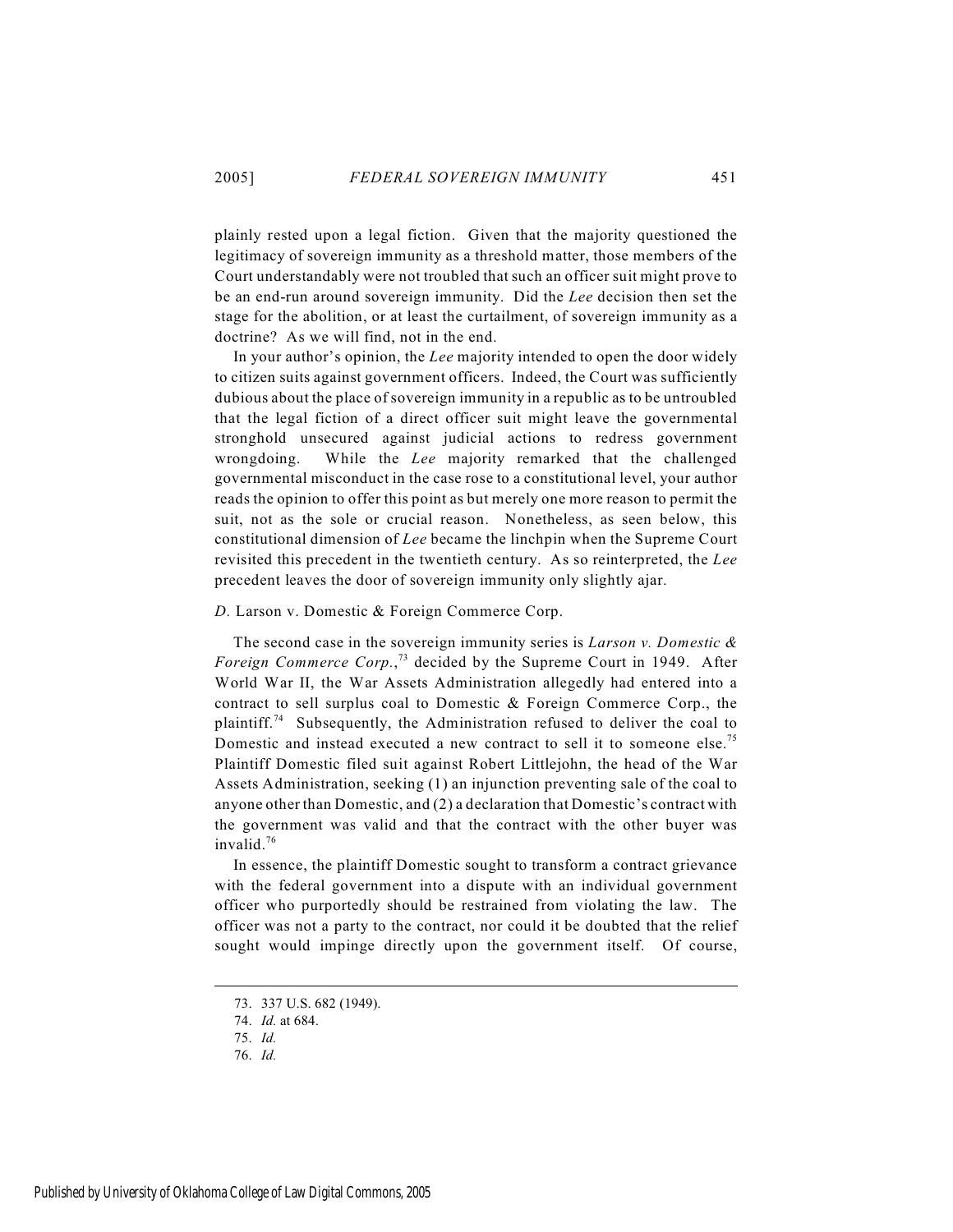reframing a complaint with the government itself into a mere quarrel with an individual government agent is exactly what had occurred seventy years earlier in *Lee*, in which the suit was permitted to go forward notwithstanding sovereign immunity.<sup> $77$ </sup> On this occasion, however, the outcome proved to be quite different.

Chief Justice Vinson, writing for the Supreme Court majority in *Larson*, firmly rejected the argument that the denomination of the party defendant determined the applicability of sovereign immunity.<sup>78</sup> The Court was unwilling to countenance the fiction that a suit against an officer invariably may be distinguished from one against the United States simply by the arrangement of names in the pleading. Instead, Chief Justice Vinson said, the Court must look to the relief sought in the suit to determine whether, although nominally framed against an officer, the complaint in reality is pressed against the federal government itself:

In each such case [where specific relief is sought] the question is directly posed as to whether, by obtaining relief against the officer, relief will not, in effect, be obtained against the sovereign. For the sovereign can act only through agents and, when an agent's actions are restrained, the sovereign itself may, through him, be restrained. . . . In each such case the compulsion, which the court is asked to impose, may be compulsion against the sovereign, although nominally directed against the individual officer. If it is, then the suit is barred, not because it is a suit against an officer of the Government, but because it is, in substance, a suit against the Government over which the court, in the absence of consent, has no jurisdiction.<sup>79</sup>

Beyond suits involving the personal activities of the officer, which obviously do not involve the federal government, the *Larson* Court articulated two instances in which an officer would be regarded as acting separately from the government and thus subject to individual suit without sovereign immunity implications.<sup>80</sup>

First, when an officer acts beyond his delegated authority under a statute, he then is not acting as an agent of the government; his actions beyond statutory limitations are considered "individual and not sovereign actions."<sup>81</sup> If the officer is "not doing the business which the sovereign has empowered him to

<sup>77.</sup> *See supra* Part II.C.

<sup>78.</sup> *Larson*, 337 U.S. at 686-89.

<sup>79.</sup> *Id.* at 688.

<sup>80.</sup> *Id.* at 689-91.

<sup>81.</sup> *Id.* at 689.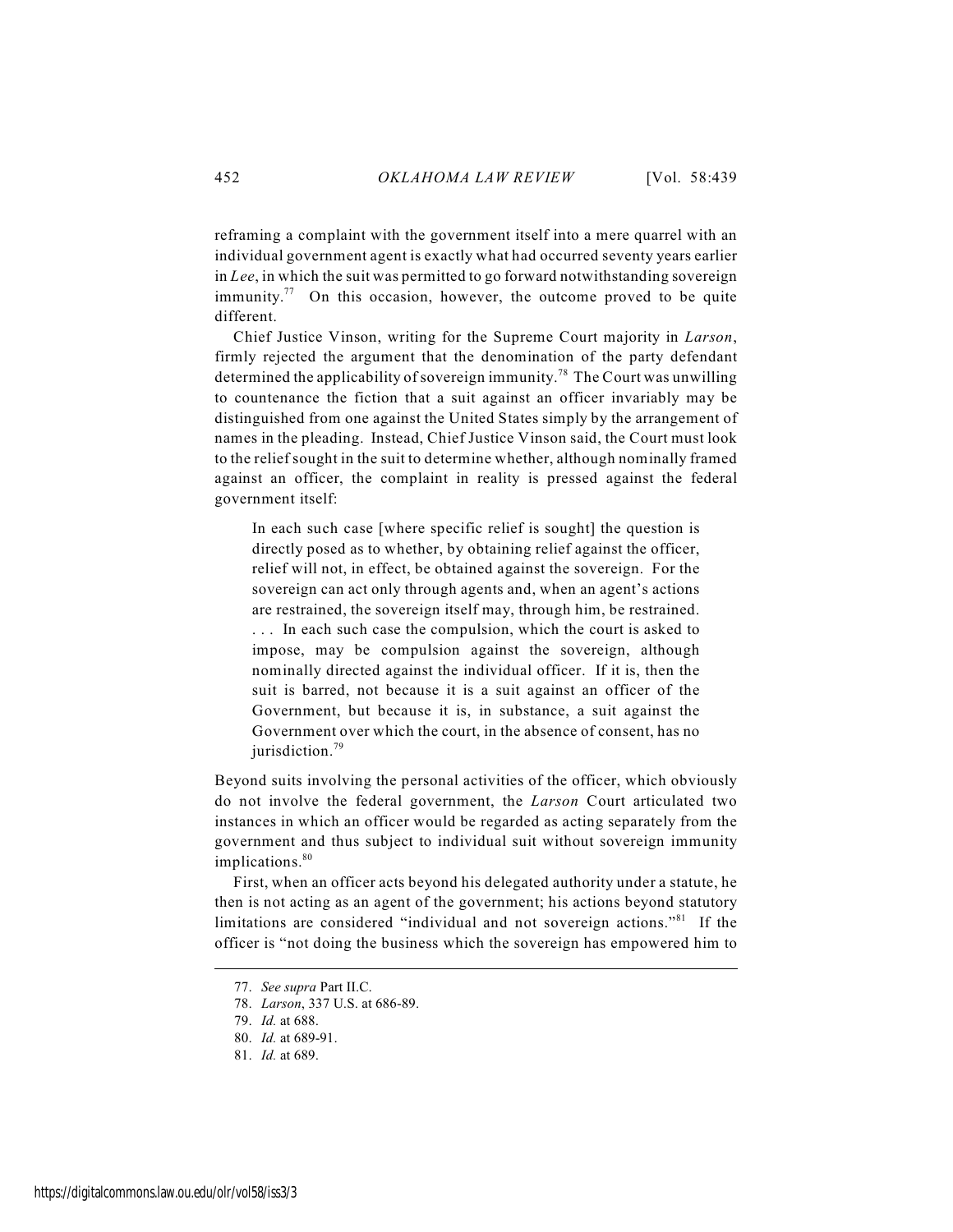do or he is doing it in a way which the sovereign has forbidden," then his actions are *ultra vires* and a suit for specific relief against the officer may proceed.<sup>82</sup>

Second, when an officer acts pursuant to statutory authority, but his conduct breaches constitutional margins, the suit may proceed against the officer individually.<sup>83</sup> "Here, too," the Court held, "the conduct against which specific relief is sought is beyond the officer's powers and is, therefore, not the conduct of the sovereign."<sup>84</sup> A petition for habeas corpus, by which a court may order an officer to surrender a person who is being held unconstitutionally — even if held pursuant to the officer's statutory authority — was adduced by the Court as an illustration.<sup>85</sup>

As for the suggestion that *Lee* stands as precedent for a broader avenue of relief against government officers, Chief Justice Vinson characterized *Lee* as a particular example of a government officer acting in contravention of a constitutional limitation on authority, specifically the Fifth Amendment Takings Clause, and thus falling within the Court's articulation of a second category of permissible officer suits.<sup>86</sup> Because the holding of the property without compensation in *Lee* violated the Constitution, the officer in that case was acting without legitimate authority and the suit to regain the property therefore "was not a suit against the sovereign and could be maintained against the defendants as individuals."<sup>87</sup>

The Court then concluded that the claim pressed in *Larson* was not properly presented against an officer rather than the federal government, given that there was no assertion that the administrator of the War Assets Administration had violated some statutory limit on his authority or that his actions exceeded constitutional boundaries. $88\text{ T}$  To be sure, it was alleged that the administrator's conduct was illegal, but that assertion went to the merits of the case; the claims of illegality were based upon substantive law, not the threshold question of the agent's authority. $89$  There was no suggestion that the administrator acted beyond his delegated authority, the Court concluded.<sup>90</sup> Only conduct that exceeds delegated authority, statutory or constitutional, separates an individual officer from the sovereign government. $91$ 

91. *See supra* notes 79-82 and accompanying text.

<sup>82.</sup> *Id.* at 689-90.

<sup>83.</sup> *Id.* at 690-91.

<sup>84.</sup> *Id.* at 690.

<sup>85.</sup> *Id.*

<sup>86.</sup> *Id.* at 696-98.

<sup>87.</sup> *Id.* at 697.

<sup>88.</sup> *Id.* at 691-95, 703.

<sup>89.</sup> *Id.* at 691-92.

<sup>90.</sup> *Id.* at 703.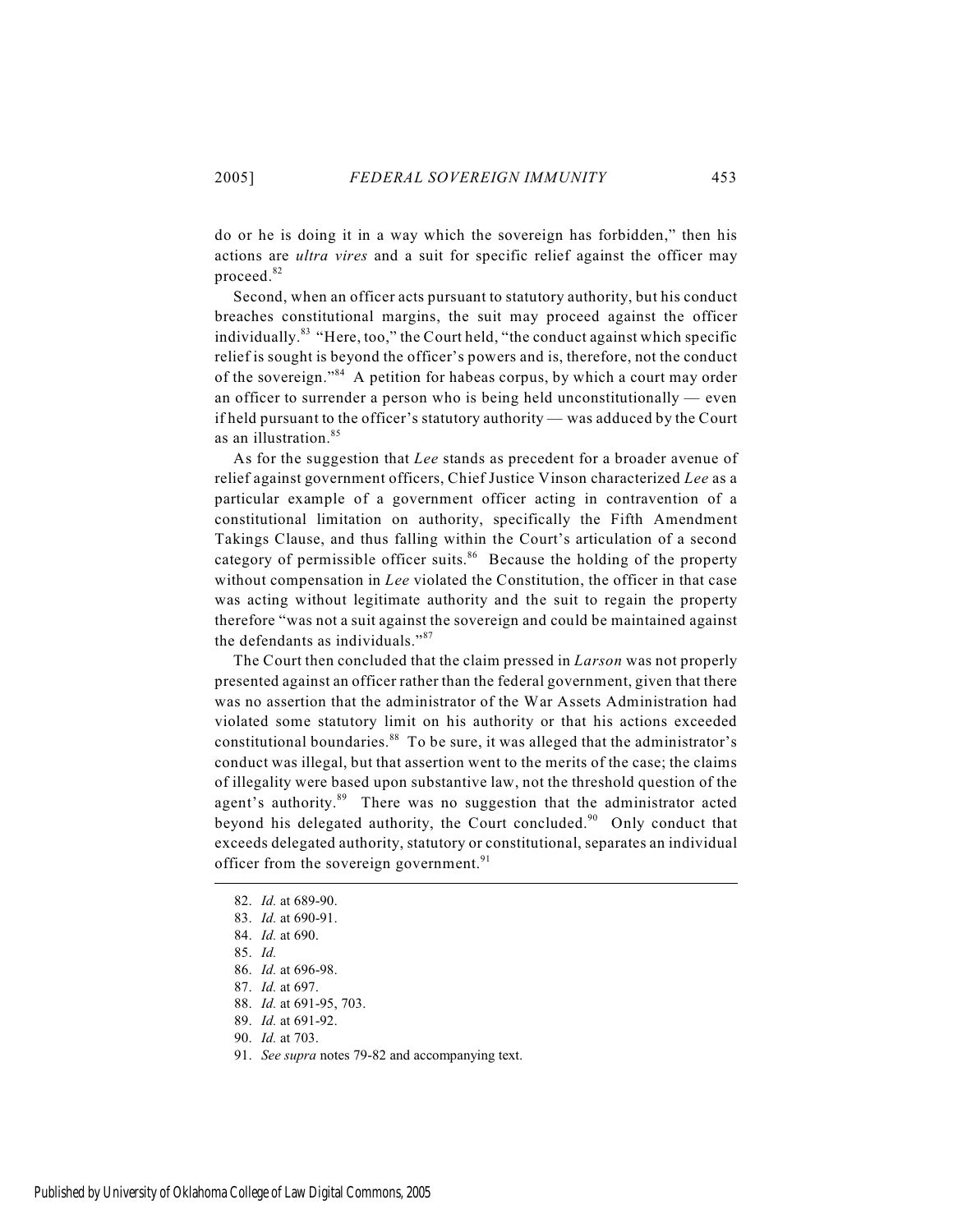Finally, the *Larson* Court turned back the argument that "the principle of sovereign immunity is an archaic holdover not consonant with modern morality and that it should therefore be limited whenever possible."<sup>92</sup> Although Chief Justice Vinson acknowledged that a damage claim may not much interfere with governmental prerogatives and observed that Congress increasingly had authorized such suits, public policy still precluded the government from being subjected to judicial actions for specific relief: "The Government, as representative of the community as a whole, cannot be stopped in its tracks by any plaintiff who presents a disputed question of property or contract right."<sup>93</sup> The Court concluded that, "in the absence of a claim of constitutional limitation, the necessity of permitting the Government to carry out its functions unhampered by direct judicial intervention outweighs the possible disadvantage to the citizen in being relegated to the recovery of money damages after the event."<sup>94</sup>

Justice Frankfurter, joined by one other member of the Court, dissented in *Larson*, directly disputing the very concept of sovereign immunity.<sup>95</sup> Justice Frankfurter argued that the Court needed to reconcile conflicting approaches reflected in its decisions, which sometimes said that the doctrine of sovereign immunity is disfavored, while at other times strictly applied the doctrine to bar suit.<sup>96</sup> In contrast with the majority, Justice Frankfurter cited *Lee* as standing for the general proposition that sovereign immunity does not shelter the governmental agent from suit, because the rule of law applies to all, including officers.  $97$  Arguing that sovereign immunity, as a discredited doctrine, should not be extended, Justice Frankfurter would have permitted direct officer suits unless and until Congress acted to create a separate judicial remedy directly against the federal government:

[T]he policy behind the immunity of the sovereign from suit without its consent does not call for disregard of a citizen's right to pursue an agent of the government for a wrongful invasion of a recognized legal right unless the legislature deems it appropriate to displace the right of suing the individual defendant with the right to sue the Government.<sup>98</sup>

<sup>92.</sup> *Larson*, 337 U.S. at 703.

<sup>93.</sup> *Id.* at 704.

<sup>94.</sup> *Id.*

<sup>95.</sup> *Id.* at 705-29 (Frankfurter, J., dissenting).

<sup>96.</sup> *Id.* at 705-06.

<sup>97.</sup> *Id.* at 717-18, 723-24.

<sup>98.</sup> *Id.* at 724.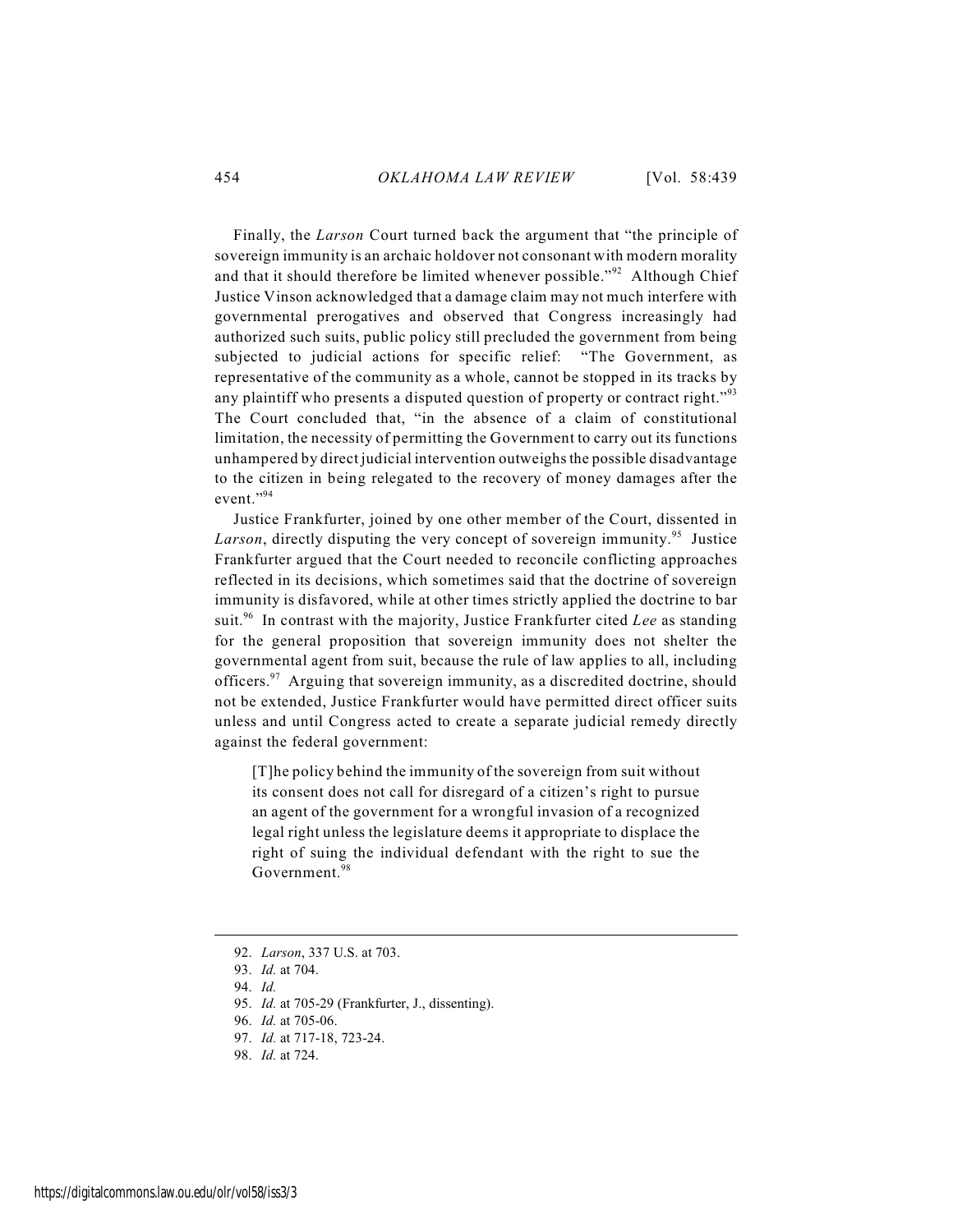### *E.* Malone v. Bowdoin

The final case in this series of landmark sovereign immunity decisions is that of *Malone v. Bowdoin*,<sup>99</sup> decided by the Supreme Court in 1962. *Malone* reinforced and extended the *Larson* rule and thus further solidified the doctrine of federal sovereign immunity. In *Malone*, plaintiffs claiming proper title to land occupied by the government brought an ejectment action against a Forest Service officer to recover the property.<sup>100</sup> In sum, the factual scenario was almost identical to that of *Lee*, as was the claimants' legal argument that a suit for specific relief against the officer should be permitted, notwithstanding sovereign immunity. However, the legal landscape had changed significantly with consolidation of the federal sovereign immunity doctrine in *Larson* and through the emergence of an alternative means for judicial relief afforded by Congress that had not been available eighty years earlier. Accordingly, the Supreme Court held sovereign immunity barred this officer suit.<sup>101</sup>

Justice Stewart, writing for the Court majority in *Malone*, stated that the Supreme Court in *Larson* had "thoroughly reviewed the many prior decisions, and made an informed and carefully considered choice between the seemingly conflicting precedents."<sup>102</sup> The *Larson* decision, Justice Stewart summarized,

expressly postulated the rule that the action of a federal officer . . . can be made the basis of a suit for specific relief . . . only if the officer's action is "not within the officer's statutory powers or, if within those powers, only if the powers, or their exercise in the particular case, are constitutionally void."<sup>103</sup>

While *Lee* was not overruled in *Larson*, Justice Stewart acknowledged that

the Court had interpreted *Lee* "as simply 'a specific application of the constitutional exception to the doctrine of sovereign immunity."<sup>104</sup> Moreover, at the time *Lee* was decided, a citizen who had suffered a seizure of property by the government had no judicial avenue for relief. Congress subsequently authorized compensation for such takings by a special tribunal.<sup>105</sup> In conclusion, Justice Stewart said, no claim of an unconstitutional taking without just compensation was or could be advanced in *Malone*, nor was there any other

<sup>99. 369</sup> U.S. 643 (1962).

<sup>100.</sup> *Id.* at 643-45.

<sup>101.</sup> *Id.* at 648.

<sup>102.</sup> *Id.* at 646.

<sup>103.</sup> *Id.* at 647 (quoting *Larson*, 337 U.S. at 702).

<sup>104.</sup> *Id.* at 647-48 (quoting *Larson*, 337 U.S. at 696).

<sup>105.</sup> *Id.* at 647 & n.8. For further discussion of this remedy under the Tucker Act, 28 U.S.C. § 1491 (2000), for compensation for a governmental taking, which now is available in the United States Court of Federal Claims, see generally GREGORY C. SISK, LITIGATION WITH THE FEDERAL GOVERNMENT § 4.09(b), at 327-30 (4th ed., ALI-ABA 2006).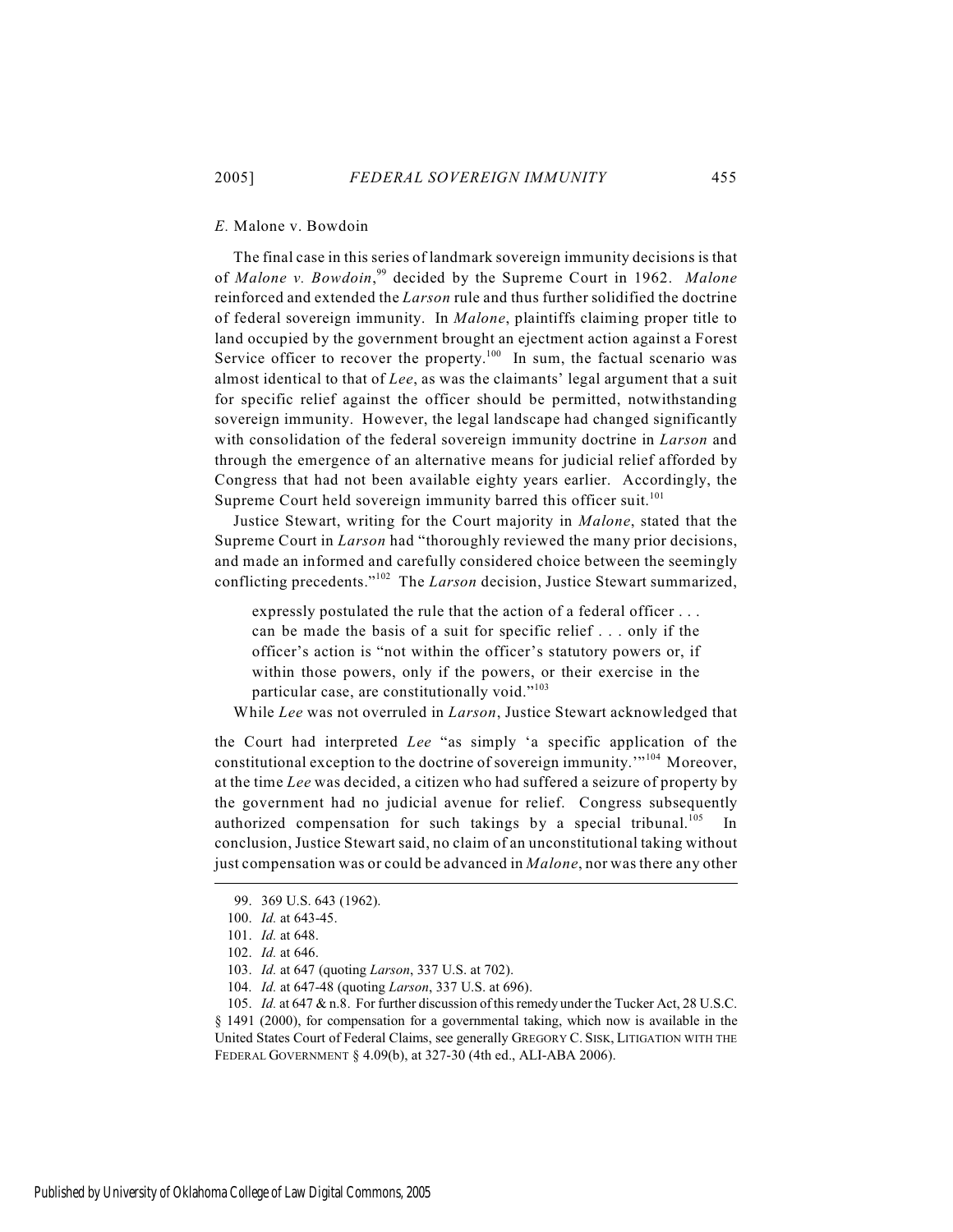assertion that the government officer "was exceeding his delegated powers as an officer of the United States."<sup>106</sup>

Justice Douglas, joined by one other member of the Court, dissented,  $107$  in an opinion that proved to be something of a last gasp — on the Court — by the anti-sovereign immunity theorists. Justice Douglas viewed *Lee* as a sturdier precedent of continued broad application that should be read generally to remove sovereign immunity as an obstacle to suits against agents of the government for alleged unlawful conduct.<sup>108</sup> As had the *Lee* majority and Justice Frankfurter in his *Larson* dissent, Justice Douglas contended that the rule of law applies to all individuals, whether or not they are acting as agents of the federal government.<sup>109</sup> Justice Douglas directly urged the abandonment of sovereign immunity as a concept that "has become more and more out of date, as the powers of the Government and its vast bureaucracy have increased."<sup>110</sup> At least when a citizen claims legal title to property, Justice Douglas saw "[t]he balance between the convenience of the citizen and the management of public affairs" as coming down "on the side of the citizen."<sup>111</sup>

## *III. A Summary of the Current Doctrine of Sovereign Immunity and Statutory Waivers of Immunity*

## *A. The Doctrine of Federal Sovereign Immunity and Direct Officer Suits*

Following the landmark *Larson* and *Malone* decisions, the current doctrine of federal sovereign immunity may be summarized as follows: the United States may not be sued without its consent, that is, without a statutory waiver of sovereign immunity. Thus, if a civil action is pleaded directly against the government, or one of its departments or agencies, the doctrine of federal sovereign immunity stands as a bar to the lawsuit unless and until Congress chooses to lift that bar and then only to the extent or degree that Congress chooses to do so. Likewise, if a civil action is framed against a federal government officer or agent based on the performance of governmental duties, that officer or agent ordinarily will be regarded as having acted on behalf of the federal government. Thus, notwithstanding the denomination of an individual officer as the defendant, the lawsuit will be recognized in substance as one

<sup>106.</sup> *Malone*, 369 U.S. at 648.

<sup>107.</sup> *Id.* at 648-53 (Douglas, J., dissenting).

<sup>108.</sup> *Id.* at 648-50.

<sup>109.</sup> *Id.* at 651-52 (quoting *Larson*, 337 U.S. at 722-23 (Frankfurter, J., dissenting); United States v. Lee, 106 U.S. 196, 221 (1882)).

<sup>110.</sup> *Id.* at 652 (citing Keifer & Keifer v. Reconstruction Fin. Corp., 306 U.S. 381, 390 (1939)).

<sup>111.</sup> *Id.* at 653.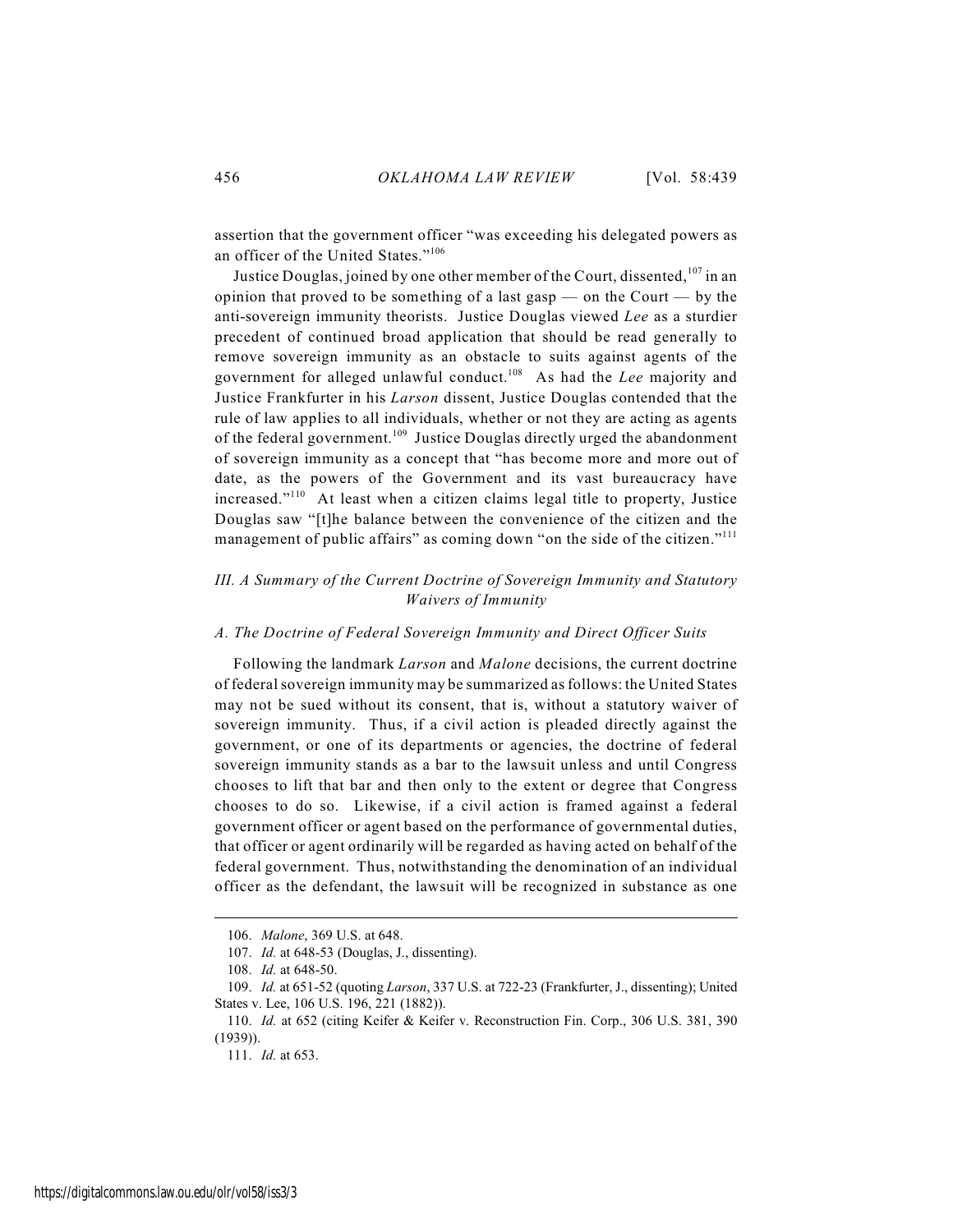against the federal government and accordingly as subject to the constraints of federal sovereign immunity.

However, under the *Larson-Malone* sovereign immunity doctrine, a suit may be maintained directly against a governmental officer under two circumstances.<sup>112</sup> First, if the officer allegedly acted outside of the authority conferred upon his or her office by Congress, that is, beyond delegated statutory power, then his or her conduct will be treated as individual in nature and will be neither attributed to the sovereign nor barred by sovereign immunity.<sup>113</sup> Second, if the officer acted within the conferred statutory limits of the office, but his or her conduct allegedly offended a provision of the Constitution, then sovereign immunity again is lifted.<sup> $114$ </sup> In sum, when a government officer acts beyond legitimate authority, in either statutory or constitutional terms, sovereign immunity will not be recognized as an obstacle to legal action although, as mentioned below, Congress may adopt alternative means for remedying such legal complaints.

With respect to the second or "unconstitutional conduct" category, the *Larson* Court offered two alternative ways of understanding the principle behind the power to bring a suit against a government officer who has acted in an unconstitutional manner. First, the Court stated that a suit is permitted against a federal officer under this circumstance because "the powers [of the officer], or their exercise in the particular case, are constitutionally void."<sup>115</sup> This language suggests that *Larson*'s "unconstitutional conduct" rule is a species of the *ultra vires* concept. By this understanding, a government officer whose authority is not validly conferred or exercised because of a constitutional limitation is not truly acting as an agent of the government, because the government may not authorize an agent to violate the Constitution.<sup>116</sup> Second, the Court described the rule permitting suit against a government officer acting in violation of the Constitution as "the constitutional exception to the doctrine of sovereign immunity. $117$  This statement appears to acknowledge that the actions of the agent indeed are attributable to the government principal, but that sovereign immunity should not be available to the government when it behaves

<sup>112.</sup> For post-*Larson* and -*Malone* scholarship on the question of when a suit is against a federal officer or really against the federal government, and on the more general issue of sovereign immunity, see generally Antonin Scalia, *Sovereign Immunity and Nonstatutory Review of Federal Administrative Action: Some Conclusions from the Public-Lands Cases*, 68 MICH. L.REV. 867 (1970); Kenneth Culp Davis, *Suing the Government by Falsely Pretending to Sue an Officer*, 29 U. CHI. L. REV. 435 (1962).

<sup>113.</sup> *See supra* text accompanying notes 81-82.

<sup>114.</sup> *See supra* text accompanying notes 83-85.

<sup>115.</sup> Larson v. Domestic & Foreign Exch. Corp., 337 U.S. 682, 702 (1949).

<sup>116.</sup> *Id.* at 690.

<sup>117.</sup> *Id.* at 696.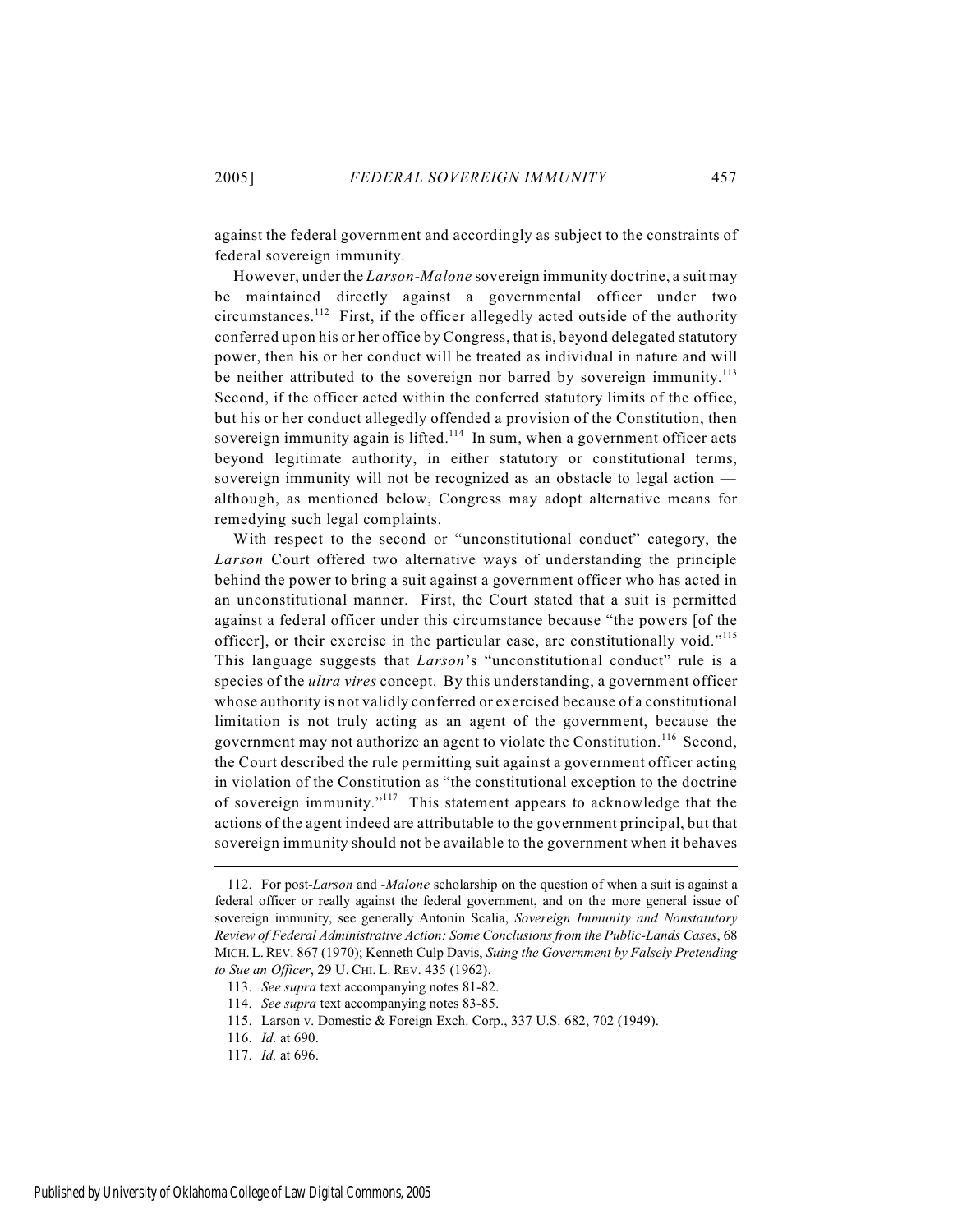unconstitutionally through its agents. In other words, the first understanding preserves sovereign immunity inviolate, but only through the fiction that a government officer acting beyond constitutional parameters thereby loses his or her status as an agent of the sovereign and thus is acting *ultra vires*. The second understanding does treat the actions of the agent as those of the principal, but pierces through sovereign immunity to hold the government directly liable for unconstitutional actions.

The first understanding of the *Larson* "unconstitutional conduct" rule perpetuates an unnecessary legal fiction. If an officer acts pursuant to statutory authority but in derogation of the Constitution, the government itself acts unconstitutionally. Accordingly, the government should be held directly accountable as an entity. Moreover, when an agent acts within the scope of his or her office, but contravenes the Constitution, a litigation remedy, especially one for specific relief enjoining or mandating different action by the officer, almost certainly will impact the federal government itself and thus should be appreciated as a judicial decree against the government. Accordingly, this second category of permissible suits under *Larson* is best understood as a constitutional exception to the doctrine of sovereign immunity itself, rather than as a basis for bringing suit against an individual officer.

Although the *Larson-Malone* precedential pair continues to state the fundamentals of the sovereign immunity doctrine, the practical impact of these decisions has been both diminished and redirected as Congress has enacted a diverse set of sovereign immunity waivers and made alternative provision for certain types of claims against governmental officers or employees, as discussed below.

## *B. The Proliferation of Statutory Waivers of Sovereign Immunity*

Over the past century and a half, Congress has gradually lowered the shield of sovereign immunity, making the United States amenable to suit in most areas of substantive law and covering most situations in which an injured party would desire relief. $118$  "Congressional enactments thereby have woven a broad

<sup>118.</sup> *See, e.g.*, Equal Employment Opportunity Act of 1972, Pub. L. No. 92-261, § 11, 86 Stat. 103, 111-12 (codified as amended at 42 U.S.C. § 2000e-16 (2000)) (extending employment discrimination provisions of Title VII of the Civil Rights Act of 1964 to federal employees); Federal Tort Claims Act of 1946, ch. 753, 60 Stat. 842 (codified as amended at 28 U.S.C. §§ 1346(b), 2671-2680 (2000)) (authorizing common-law tort claims against the United States); Suits in Admiralty Act, ch. 95, § 2, 41 Stat. 525, 525-26 (1920) (codified as amended at 46 U.S.C. § 742 (2000)) (authorizing admiralty claims against the United States); Tucker Act, ch. 359, 24 Stat. 505 (1887) (codified as amended in scattered sections of 28 U.S.C.) (authorizing nontort money claims against the federal government based upon the Constitution, a statute, or a contract); Act of Feb. 24, 1855, ch. 122, § 1, 10 Stat. 612, 612 (authorizing the United States Court of Claims to hear statutory and contractual money claims against the United States; since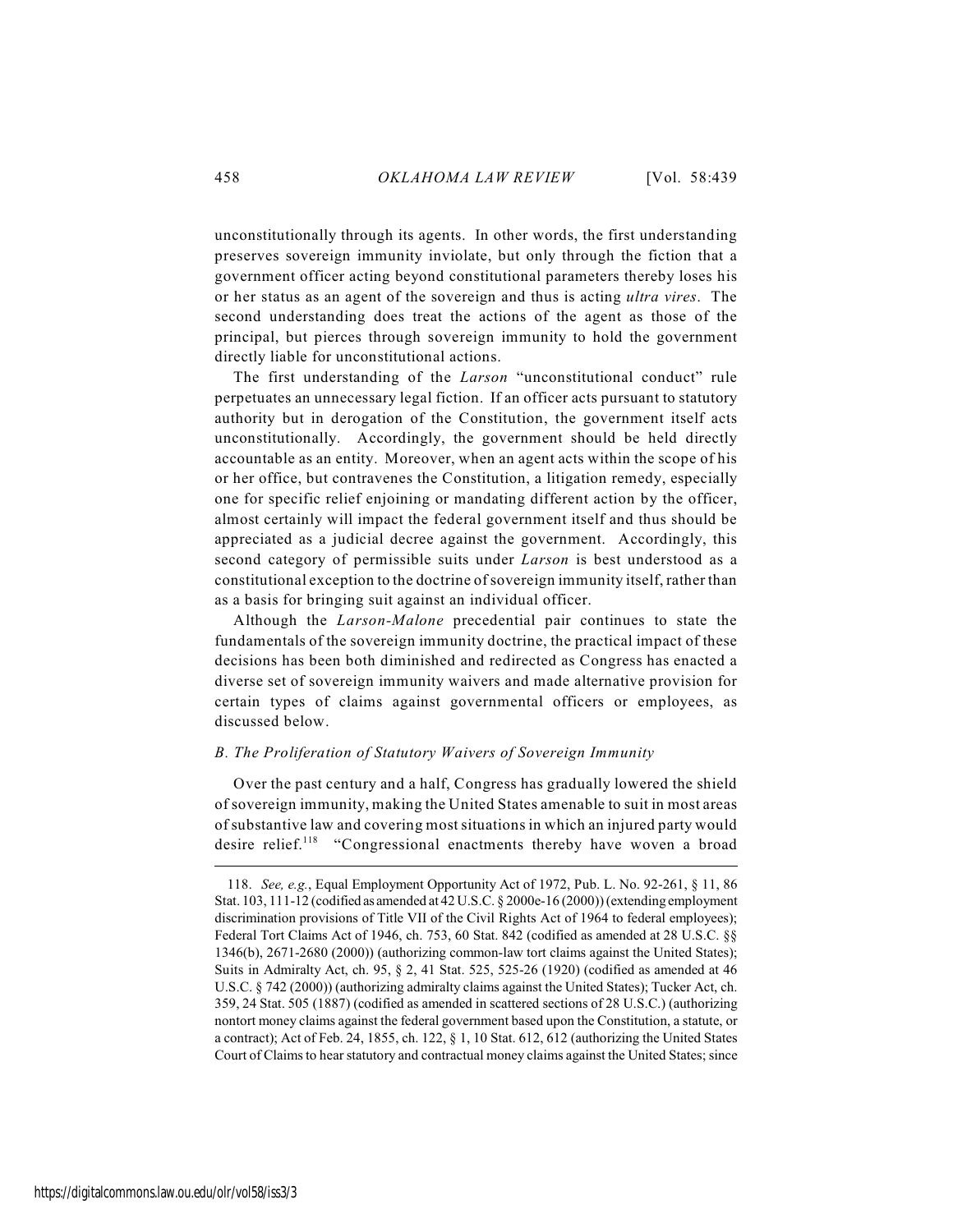tapestry of authorized judicial actions against the federal government."<sup>119</sup> Although these statutory waivers of federal sovereign immunity have been enacted piecemeal by Congress over the course of 150 years, they nevertheless fit together into a reasonably well-integrated pattern of causes of action covering most subjects of dispute between the government and its citizens.

As for direct suits against individual government officers, the reader here may be curious as to how the plaintiffs' claims in the *Larson* and *Malone* cases would be resolved today. In *Larson*, the plaintiff sought something analogous to specific performance in contract against the government.<sup>120</sup> In *Malone*, the plaintiff sought to eject the government officer from land to which he claimed title.<sup>121</sup> In both cases, the plaintiffs thus sought specific or affirmative relief from the government. Although the Supreme Court held that the *Larson* and *Malone* lawsuits were barred by sovereign immunity, Congress of course may waive that immunity and consent to suit, subject to procedural and remedial limitations it thinks appropriate.<sup>122</sup> And, indeed, Congress generally has waived the sovereign immunity of the government to authorize suits against government officers for specific relief under the Administrative Procedure Act,  $^{123}$  regardless of whether the governmental officer was acting within or without statutory and constitutional authority. However, specific relief is not available under all circumstances. In contract cases, such as *Larson*, specific performance traditionally may not be sought from the federal government; instead, an aggrieved party generally must maintain an action for damages for breach of contract.<sup>124</sup> Similarly, in cases involving a taking of private property by the government, such as presented in *Malone* (and earlier in *Lee*), a plaintiff generally is relegated to an action for compensation under the Tucker Act.<sup>125</sup>

119. Gregory C. Sisk, *The Tapestry Unravels: Statutory Waivers of Sovereign Immunity and Money Claims Against the United States*, 71 GEO. WASH. L. REV. 602, 603 (2003).

123. 5 U.S.C. §§ 701-706 (2000). *See generally* SISK, *supra* note 105, § 4.10, at 331-36.

124. *See generally* Richard H. Seamon, *Separation of Powers and the Separate Treatment of Contract Claims Against the Federal Government for Specific Performance*, 43 VILL.L.REV. 155 (1998); Krent, *supra* note 17, at 1566. On relief available for contract claims against the federal government, including the bar on specific performance, see generally SISK, *supra* note 105, § 4.08(b)(4), at 306-10.

125. 28 U.S.C. § 1491 (2000). On takings claims, see generally SISK, *supra* note 105, § 4.09(b), at 327-30.

superseded by the Tucker Act). These statutory waivers are addressed in some detail in SISK, *supra* note 105.

<sup>120.</sup> *See supra* Part II.D.

<sup>121.</sup> *See supra* Part II.E.

<sup>122.</sup> *See* Lehman v. Nakshian, 453 U.S. 156, 161 (1981) (observing that, when Congress has waived federal sovereign immunity, the Court nonetheless will "'strictly observe<sup>[]'"</sup> "the limitations and conditions upon which the Government consents to be sued'" (quoting Soriano v. United States, 352 U.S. 270, 276 (1957)).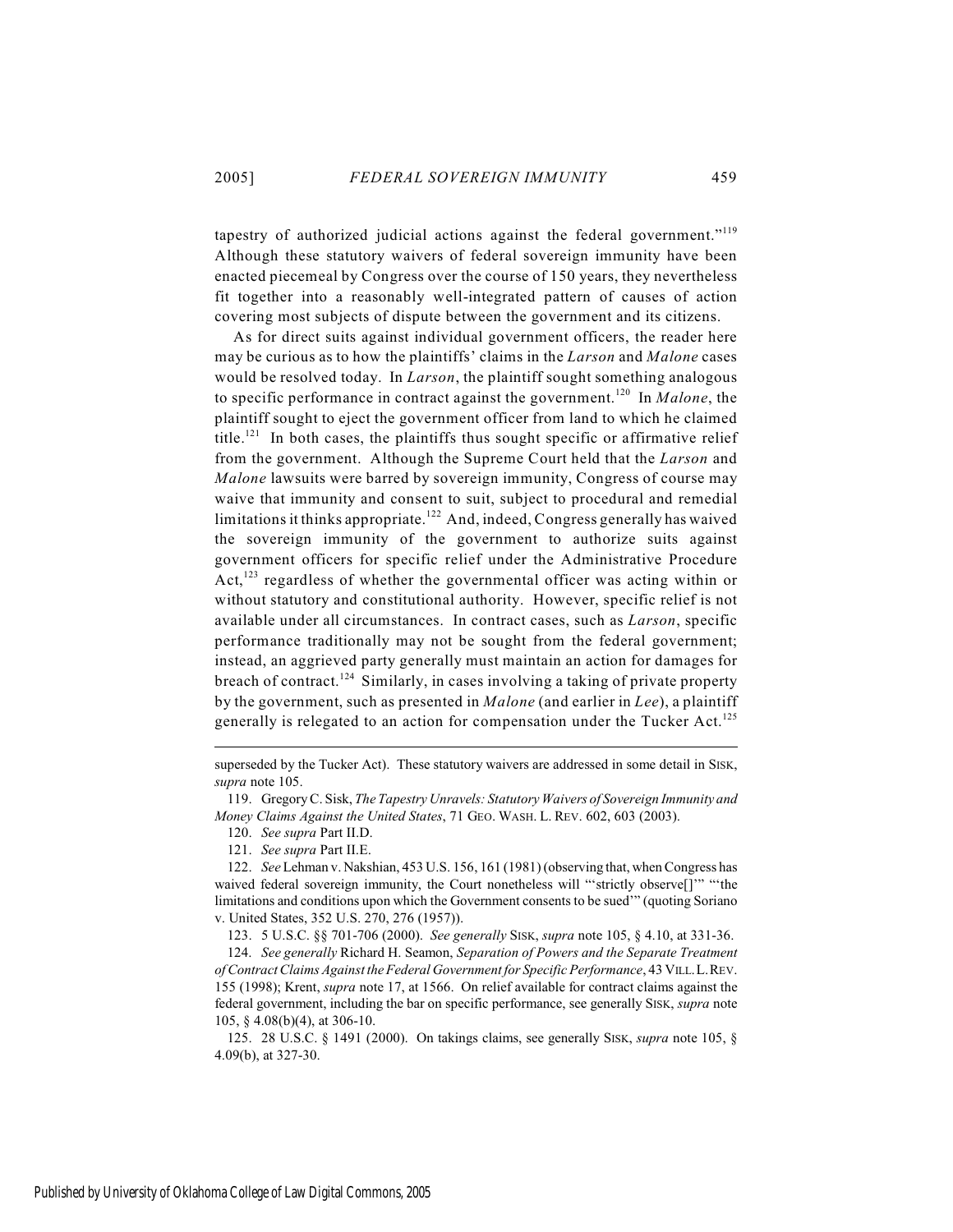Importantly, however, in these kinds of cases, Congress has afforded some remedy in court, even if it may not be the particular remedy an individual plaintiff might prefer.

Moreover, Congress, by means of legislation, has largely superseded the *ultra vires* basis for direct officer suits by providing an immediate remedy against the government itself and making that remedy against the government exclusive in some circumstances. If specific or equitable-type relief is sought, then the Administrative Procedure Act ordinarily provides the vehicle for judicial review, as noted. If monetary damages are sought through allegation of tortious wrongdoing, then Congress has directed substitution of the United States as the defendant whenever the government employee had been acting within the scope of employment — an inquiry that is not invariably identical to that of determining whether the employee complied fastidiously with every statutory directive.<sup>126</sup>

In sum, the battleground over sovereign immunity has shifted from commonlaw claims against government officers to statutory claims presented pursuant to congressional waivers of sovereign immunity. This article next addresses judicial construction of those statutory waivers.

#### *IV. Judicial Construction of Statutory Waivers of Sovereign Immunity*

#### *A. The General Rule of Strict Construction*

In addition to the foregoing summary of the concept of sovereign immunity, its historical origins, how it evolved as a doctrine in the Supreme Court, and the justifications for or critiques of the concept, one remaining aspect of federal sovereign immunity — the matter of statutory construction — should be addressed. Even when Congress has waived sovereign immunity by enacting legislation granting express permission to seek judicial relief against the federal government, the doctrine exerts a pervasive influence upon the statutory analysis. With the underlying legal environment framed by sovereign immunity, the omnipresence of this foundational doctrine significantly affects the manner in which the courts approach the task of construing statutory waivers. Congress's consent to suit for a particular type of claim does not wholly deprive the federal government of the protective benefits of the sovereign immunity.

For claims to be brought against and judgments to be paid by the United States, there must be an explicit waiver of sovereign immunity.<sup>127</sup> Even when the basic grant of legislative permission is sufficiently unambiguous, the

<sup>126. 28</sup> U.S.C. § 2679(b)-(d). *See generally* SISK, *supra* note 105, § 5.06(c), at 362-73.

<sup>127.</sup> *Nakshian*, 453 U.S. at 160-61; United States v. Testan, 424 U.S. 392, 399 (1976).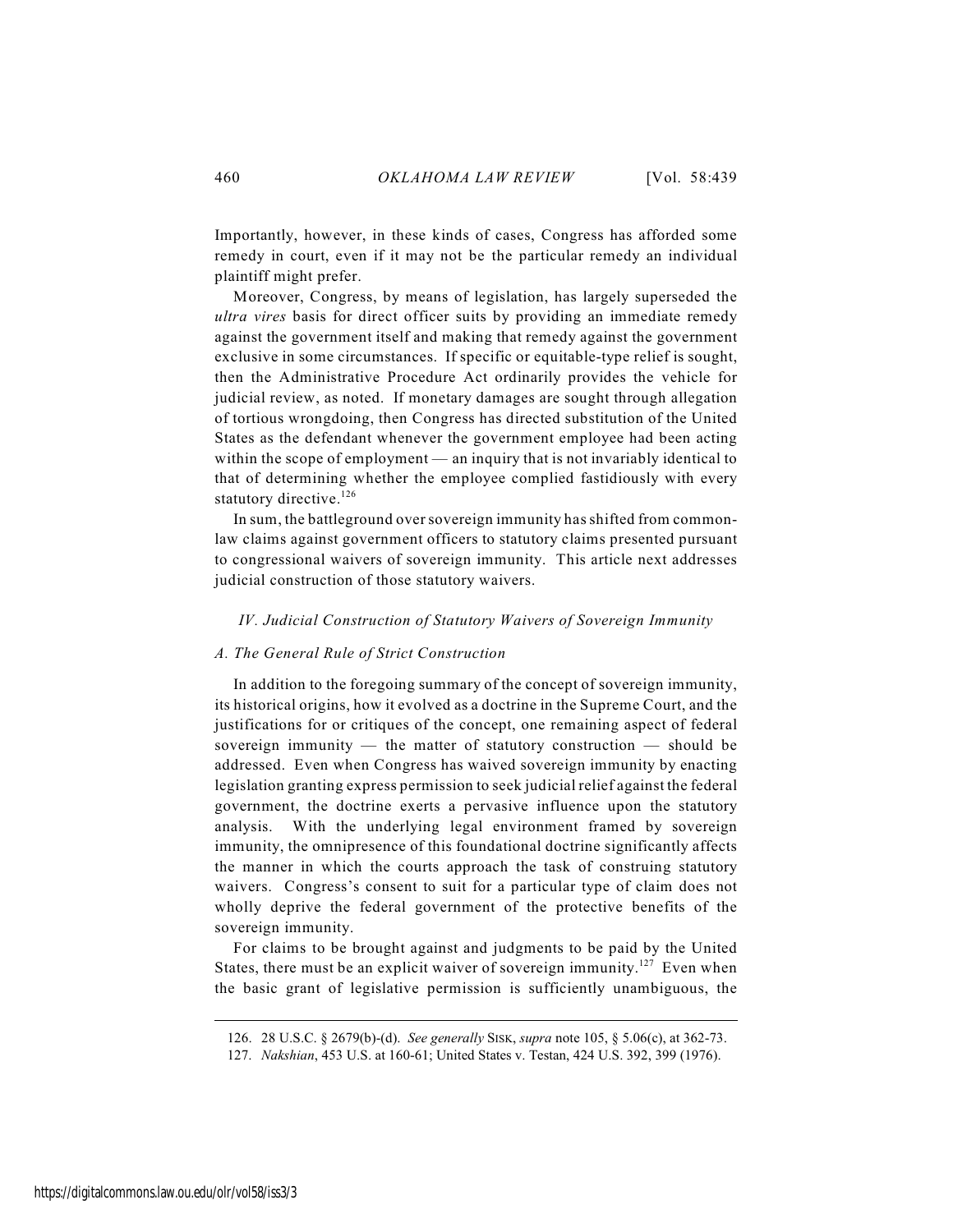Supreme Court has directed that the contours of a statutory waiver of sovereign immunity are to be construed strictly and narrowly.<sup>128</sup> Because Congress alone may waive the sovereign immunity of the United States, the codified terms of such waivers define the jurisdiction of the courts to entertain an action against the government.<sup>129</sup> The Supreme Court has solidified this rule of strict construction by refusing to extend the scope of a waiver of sovereign immunity when the language of the statute leaves any ambiguity and by declining to look beyond the text to legislative history or statutory purpose.<sup>130</sup>

Commentators have described the Court's decisions as establishing a "clear statement" rule, that is, demanding a plain and unequivocal expression by Congress in the text of the statute concerning the scope of any waiver of federal sovereign immunity.<sup>131</sup> Professor John Copeland Nagle explains that the Supreme Court requires "specifically targeted statutory language and refuse[s] to consider other indicia of legislative intent" in the construction of a statutory grant of judicial relief against the federal government.<sup>132</sup> Nagle criticizes the requirement of a "clear statement," complaining that "while it is easy for Congress to write a provision that waives sovereign immunity generally, it is difficult for Congress to write a provision that specifies the *scope* of a waiver of sovereign immunity."<sup>133</sup> He argues that "a clear statement rule threatens legislative supremacy, especially because Congress does not share the same enthusiasm for sovereign immunity that the Court has demonstrated in its most recent decisions."<sup>134</sup>

With respect to the statutory interpretation dimension of the sovereign immunity question, Professor Vicki C. Jackson argues that, in an era of greater acceptance of the government's amenability to suit and of judicial independence, the "dynamic [should] move back towards more restrictive

<sup>128.</sup> Library of Cong. v. Shaw, 478 U.S. 310, 318 (1986); Ruckelshaus v. Sierra Club, 463 U.S. 680, 685-86 (1983).

<sup>129.</sup> Block v. North Dakota, 461 U.S. 273, 287 (1983); *Testan*, 424 U.S. at 399.

<sup>130.</sup> *See, e.g.*, Dep't of the Army v. Blue Fox, Inc., 525 U.S. 255, 261 (1999); Lane v. Pena, 518 U.S. 187, 192 (1996); United States v. Nordic Vill., Inc., 503 U.S. 30, 34 (1992); U.S. Dep't of Energy v. Ohio, 503 U.S. 607, 615 (1992); Ardestani v. Immigration & Naturalization Serv., 502 U.S. 129, 137 (1991).

<sup>131.</sup> William N. Eskridge, Jr. & Philip P. Frickey, *Quasi-Constitutional Law: Clear Statement Rules as Constitutional Lawmaking*, 45 VAND.L.REV. 593, 595 n.4, 642-43 (1992); Stephen M. Feldman, *The Supreme Court's New Sovereign Immunity Doctrine and the McCarran Amendment: Toward Ending State Adjudication of Indian Water Rights*, 18 HARV. ENVTL.L.REV. 433, 460-61 (1994); John Copeland Nagle, *Waiving Sovereign Immunity in an Age of Clear Statement Rules*, 1995 WIS. L. REV. 771, 773-98, 806 (1995).

<sup>132.</sup> Nagle, *supra* note 131, at 773.

<sup>133.</sup> *Id.* at 806.

<sup>134.</sup> *Id.*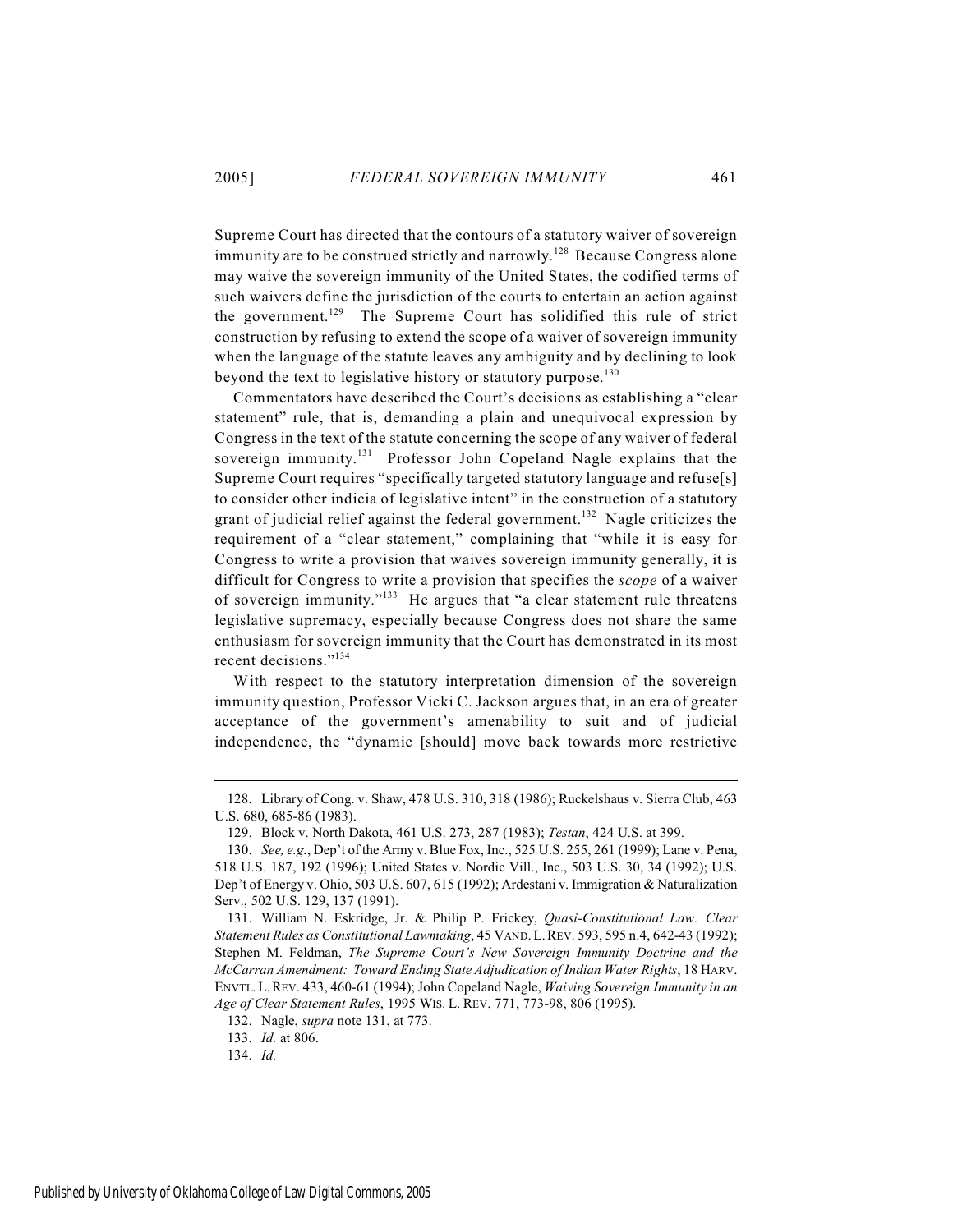understandings of the doctrine's scope" so as to enhance the "courts' capacities to provide individual justice." $135$  Even though the doctrine may never actually be abolished, Jackson argues that the "abstract idea of sovereign immunity" should not be invoked to deny "remedies to address violations of legal rights" in cases in which "there is room for interpretation on questions of jurisdiction and remedies."<sup>136</sup> In sum, Jackson also would favor a more generous construction of scope and remedy when Congress waives immunity to suit.

Nonetheless, commentators concede, under the Supreme Court's "clear statement" approach, doubts about the textual meaning of a statute are resolved in favor of the preservation of sovereign immunity. Moreover, as the strict construction rule for waivers of sovereign immunity is not a recent innovation, Congress has legislated for many decades against this well-understood backdrop.

While the Supreme Court generally adheres to a narrow interpretation approach and regularly recites that standard, the Court's opinions concerning statutory waivers of sovereign immunity are not entirely of one unbroken piece. There are small cracks in the edifice of strict construction. Although no Supreme Court Justices have directly questioned the doctrine of sovereign immunity in recent years, their conflicting attitudes toward the concept may be revealed by their citation of contrasting standards of statutory construction, or at least contrasting applications of such standards in some cases.

#### *B. A Pair of Contrasting Decisions Involving the Same Statutory Waiver*

As an illustration of the tension that continues about the appropriate manner in which to interpret a statutory waiver of sovereign immunity, we may compare two Supreme Court decisions that interpret the same statutory waiver of sovereign immunity — the provision of Title VII of the Civil Rights Act of 1964 that prohibits employment discrimination by federal employers.<sup>137</sup> These two decisions point in somewhat opposite directions in terms of underlying presumptions for interpretive analysis:

First, in *Library of Congress v. Shaw*,<sup>138</sup> the Supreme Court strictly construed the amenability to suit of the United States under Title VII and refused to hold the government responsible for prejudgment interest on attorney's fees  $139$  even though private defendants long had been liable for such interest and Title

<sup>135.</sup> Jackson, *supra* note 13, at 522.

<sup>136.</sup> *Id.* at 609.

<sup>137. 42</sup> U.S.C. §§ 2000e to 2000e-17 (2000). For further discussion of Title VII, see generally ERNEST C. HADLEY, A GUIDE TO FEDERAL SECTOR EQUAL EMPLOYMENT LAW & PRACTICE (16th ed. 2003); SISK, *supra* note 105, §§ 3.12-.13, at 194-98.

<sup>138. 478</sup> U.S. 310 (1986).

<sup>139.</sup> *Id.* at 317-19.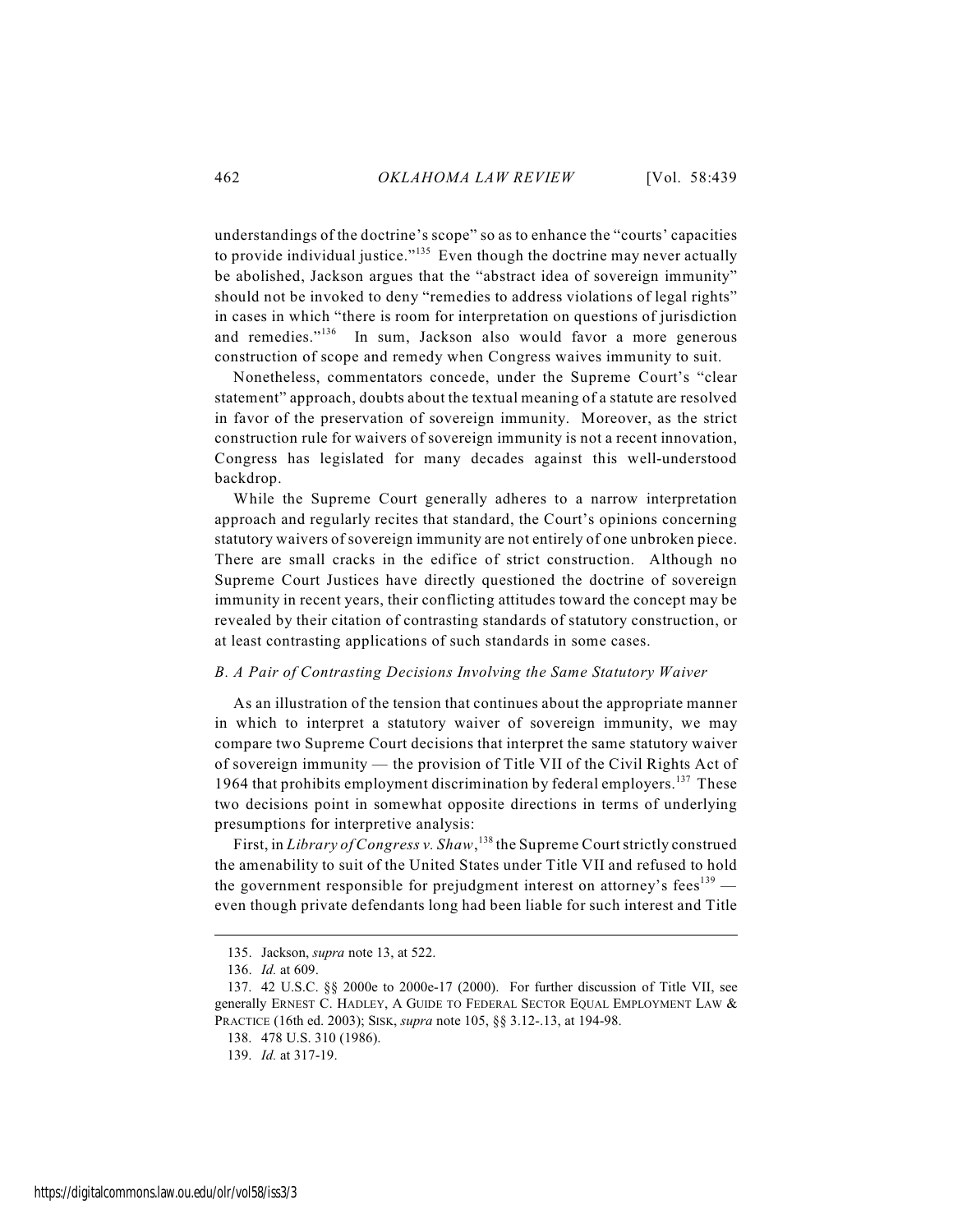VII defined the liability of the United States to be "the same as a private person."<sup>140</sup> Stating that waivers of sovereign immunity are to be strictly construed in favor of the sovereign, the Court demanded that Congress affirmatively and separately declare liability for interest before such a remedy will be held available against the federal government.<sup> $141$ </sup> Subsequently, in the Civil Rights Act of 1991,<sup>142</sup> Congress carefully used literal language to expressly allow awards of prejudgment interest in Title VII employment discrimination suits against the federal government, thereby overturning *Shaw* in the specific context of that particular statutory cause of action. Nonetheless, *Shaw* remains important as a statement of the general rule of strict construction for waivers of sovereign immunity. And the "no-interest rule" stated in *Shaw* remains the rule in other contexts where Congress has not enacted specific statutory provisions to the contrary.<sup>143</sup>

Second, but in contrast with *Shaw*, the Supreme Court in *Irwin v. Department of Veterans Affairs*<sup>144</sup> held that the limitations period on claims against the United States arising under that same statute — Title VII — need not be strictly enforced; the Court allowed the Title VII limitations period to be subject to equitable tolling in exceptional circumstances, just as with claims against private parties.<sup>145</sup> A concurring opinion objected to equitable tolling against the federal government, citing longstanding precedents establishing that conditions on waivers of sovereign immunity — specifically including statutes of limitations — must be strictly observed.<sup>146</sup> The majority opinion simply responded that "making the rule of equitable tolling applicable to suits against the Government, in the same way that it is applicable to private suits, amounts to little, if any, broadening of the congressional waiver."<sup>147</sup>

<sup>140. 42</sup> U.S.C. § 2000e-5(k).

<sup>141.</sup> *Shaw*, 478 U.S. at 317-19.

<sup>142.</sup> Civil Rights Act of 1991, Pub. L. No. 102-166, § 114, 105 Stat. 1071, 1079.

<sup>143.</sup> *See, e.g.*, Adams v. United States, 350 F.3d 1216, 1229-30 (Fed. Cir. 2003) (holding that Border Patrol employees who were awarded overtime pay could not obtain prejudgment interest); Smith v. Principi, 281 F.3d 1384, 1387 (Fed. Cir. 2002) (holding that a veteran who was awarded past-due compensation after successfully challenging disability rating could not recover interest because the statutes did not mention interest and thus did not expressly waive the no-interest rule); Newton v. Capital Assurance Co., 245 F.3d 1306, 1310-12 (11th Cir. 2001) (holding that prejudgment interest could not be awarded to successful claimant for flood insurance benefits where insurer was subsidized by the Federal Emergency Management Agency and any interest payment would be a direct charge against the public treasury). On the availability of interest on judgments against the federal government, see generally SISK, *supra* note 105, § 1.10(c), at 70-72.

<sup>144. 498</sup> U.S. 89 (1990).

<sup>145.</sup> *Id.* at 93-96.

<sup>146.</sup> *Id.* at 97-100 (White, J., concurring in part and concurring in the judgment).

<sup>147.</sup> *Id.* at 95 (majority opinion).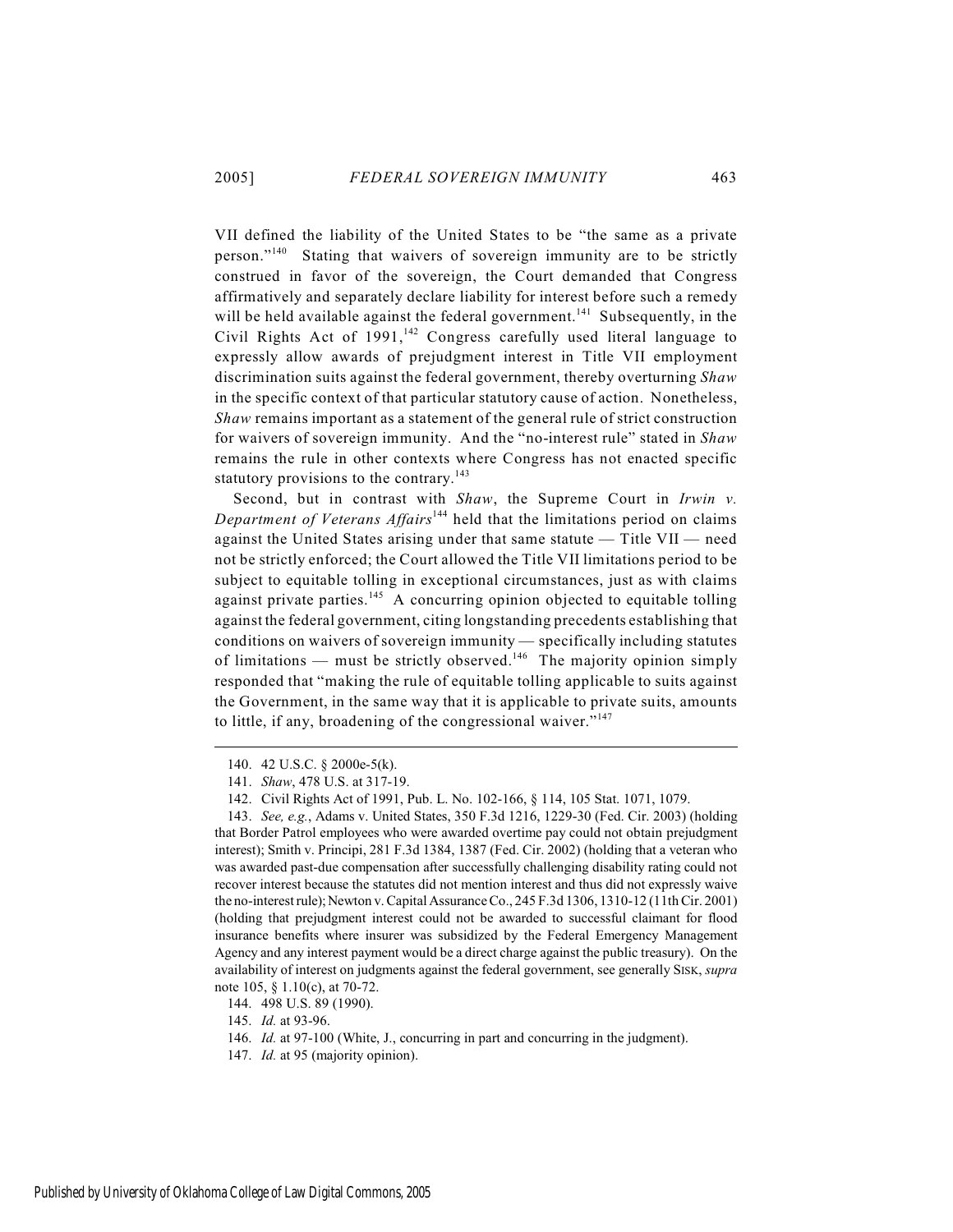Thus, in *Shaw*, the Supreme Court held that the government was not liable for an award of interest — absent an express statutory provision — under a general waiver of sovereign immunity, even if a private person would be so liable.<sup>148</sup> But then in *Irwin*, the Court held that a limitations period was subject to equitable tolling even in the absence of an express statutory provision, because equitable tolling would be available in cases involving private parties.<sup>149</sup> The two decisions are in tension with each other and appear to approach the construction of the Title VII waiver of sovereign immunity from opposite starting points or presumptions.

The question thus remains whether the *Shaw* and *Irwin* decisions may be reconciled in a principled manner. The Supreme Court itself has yet to offer a theory of statutory construction that encompasses these contrasting results, which, as noted, arose in the context of the same statutory waiver of sovereign immunity. The only apparent distinction between *Shaw* and *Irwin* is that the former refused to expand the scope of the government's liability in damages, while the latter permitted the easing of the time limitations on filing suit. Thus, one could articulate a strict and narrow rule of statutory construction that applies to the substantive liability side of the sovereign immunity inquiry, while another more generous interpretive approach governs the procedural side.

## *C. The Interpretive Tension Perpetuated in Recent Decisions*

In the fifteen years since *Irwin*, as it has addressed various statutory waivers of sovereign immunity, the Supreme Court has continued to demand clear and unequivocal textual evidence before expansively construing the scope of a statutory waiver — evidence the Court typically has found lacking.<sup>150</sup> Thus, the

<sup>148.</sup> *See supra* text accompanying notes 122-25.

<sup>149.</sup> *Irwin*, 498 U.S. at 93-96.

<sup>150.</sup> *See, e.g.*, Dep't of the Army v. Blue Fox, Inc., 525 U.S. 255, 261, 263 (1999) (stating that the Administrative Procedure Act, 5 U.S.C. § 702, must "be strictly construed, in terms of its scope, in favor of the sovereign" and thus holding that the statute did not permit assertion of an equitable lien by a subcontractor against funds held by the federal government which had been distributed to the prime contractor); Lane v. Pena, 518 U.S. 187, 192, 197 (1996) (stating that "a waiver of the Government's sovereign immunity will be strictly construed, in terms of its scope, in favor of the sovereign" and holding that government was not liable for compensatory damages under the Rehabilitation Act for employment discrimination on the basis of disability); Smith v. United States, 507 U.S. 197, 201-05 (1993) (holding that the United States had not clearly consented to tort liability for incidents occurring in Antarctica); United States v. Nordic Vill., Inc., 503 U.S. 30, 34 (1992) (stating that a waiver of sovereign immunity "'must be construed strictly in favor of the sovereign, and not enlarge[d] . . . beyond what the language requires'" and holding the government was not liable to bankruptcy trustee for funds transferred without authorization by the bankrupt estate to the Internal Revenue Service (alterations in original) (citations omitted)); Ardestani v. Immigration & Naturalization Serv., 502 U.S. 129, 137, 139 (1991) (stating that "a partial waiver of sovereign immunity . . . must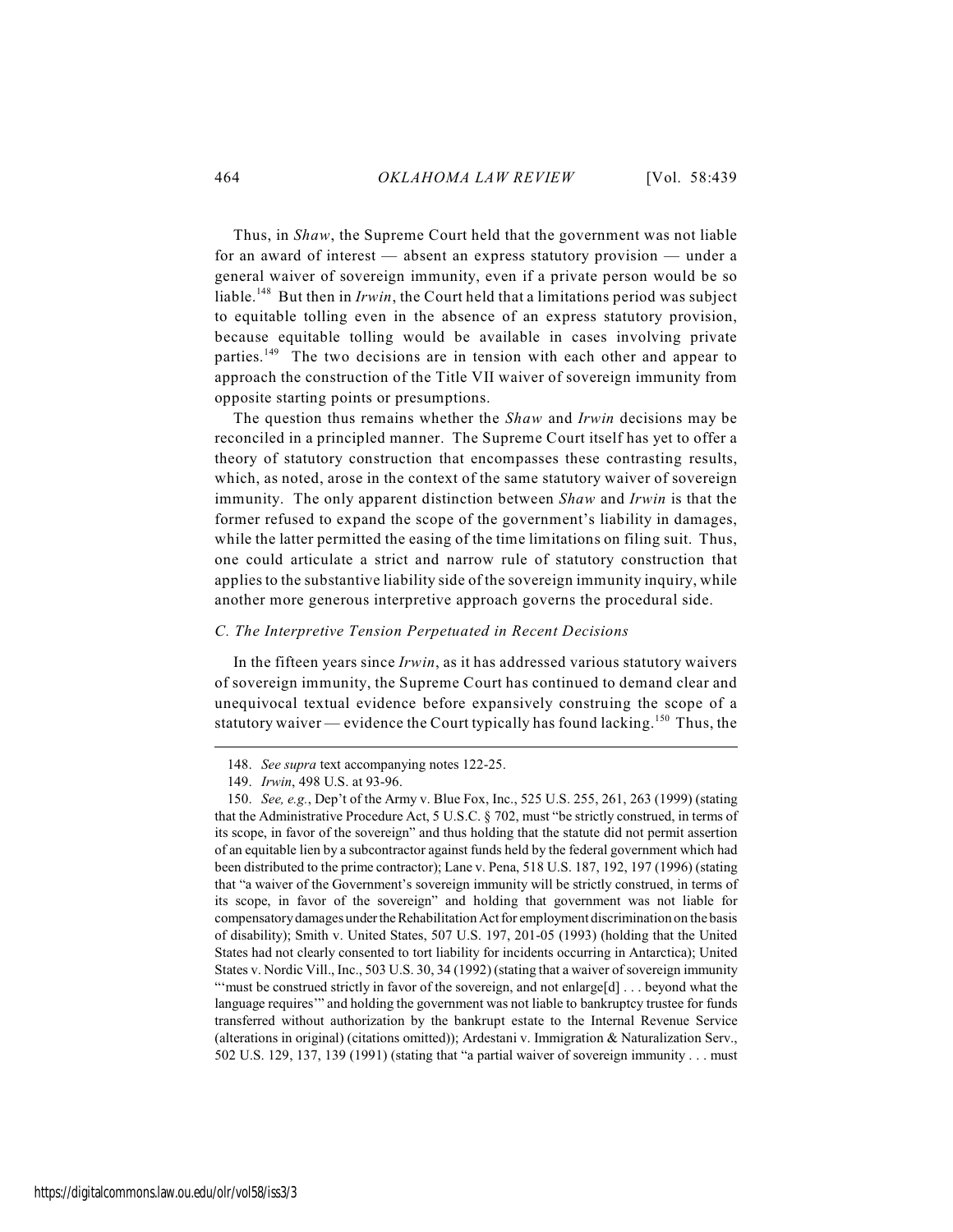*Shaw* strict construction approach appears to predominate. However, unless and until *Irwin* has been either discarded by the Court as an anomalous opinion or placed by the Court into a separate procedural category, the resilience of *Irwin* reflects continuing tension about how to interpret statutes authorizing suit against the federal government. For a time, the Court appeared to be abandoning *Irwin*, as the Court declined to allow equitable tolling of other statutes of limitations in federal government cases.<sup>151</sup> Then recently, the Court revived *Irwin* as persuasive precedent for relaxing another procedural limitation under another statutory waiver of sovereign immunity.<sup>152</sup> Thus, *Irwin* remains with us and so does the analytical tension that it introduced.

For a period of time after *Irwin*, the Supreme Court appeared set on a course that limited *Irwin* as a precedent and seemed likely over time to confine it to its specific statutory context. In *United States v. Brockamp*,<sup>153</sup> the Court refused to permit equitable tolling of the statutory limitations period on filing claims for tax refunds, notwithstanding that the taxpayers involved had suffered disabilities that arguably excused their delay. The Court distinguished *Irwin* <sup>154</sup> by saying that the presumption that limitations periods for claims against the government may be equitably tolled applies only to ordinary limitations statutes that "use fairly simple language."<sup>155</sup> By contrast, the Internal Revenue Code "sets forth its limitations in a highly detailed technical manner, that, linguistically speaking, cannot easily be read as containing implicit exceptions."<sup>156</sup> The tax statute's "detail, its technical language, the iteration of the limitations in both procedural and substantive forms, and the explicit listing of exceptions, taken together, indicate to [the Court] that Congress did not intend courts to read other unmentioned, open-ended 'equitable' exceptions into the statute that it wrote."<sup>157</sup> Similarly, in *United States v. Beggerly*, <sup>158</sup> the Court held that equitable tolling is not available in a suit against the United States under the Quiet Title Act.<sup>159</sup> The Court observed that the Quiet Title Act provided an "unusually generous" twelve-year limitations period and that the statute already incorporated a form of tolling, by providing that the limitations

be strictly construed in favor of the United States" and holding that the Equal Access to Justice Act, 5 U.S.C. § 504, did not permit award of attorney's fees for administrative deportation proceeding).

<sup>151.</sup> *See infra* text accompanying notes 153-61.

<sup>152.</sup> *See infra* text accompanying notes 163-68.

<sup>153. 519</sup> U.S. 347 (1997).

<sup>154.</sup> *Id.* at 350-52.

<sup>155.</sup> *Id.* at 350.

<sup>156.</sup> *Id.*

<sup>157.</sup> *Id.* at 352.

<sup>158. 524</sup> U.S. 38 (1998).

<sup>159.</sup> *Id.* at 48-49.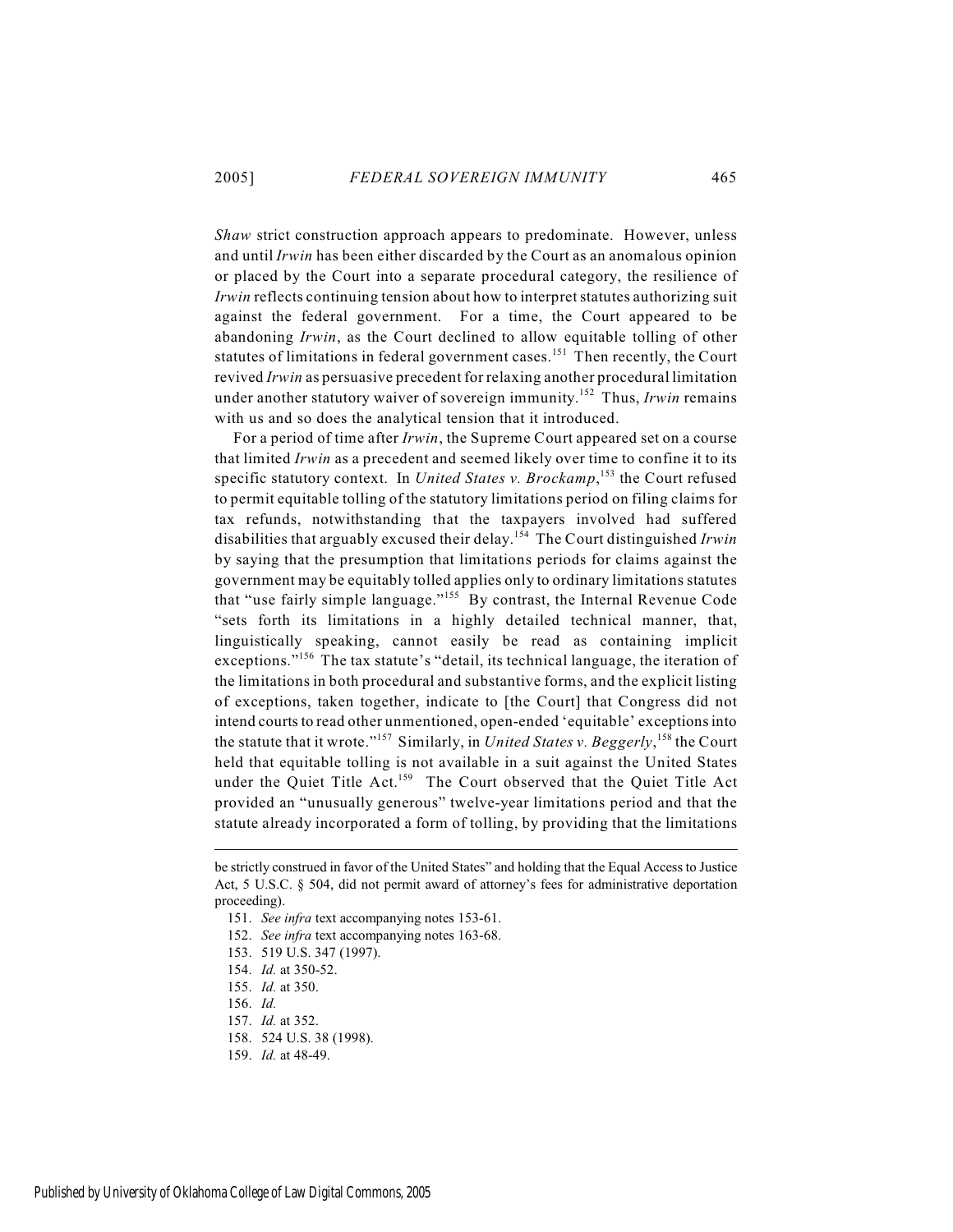period does not run until the plaintiff "knew or should have known of the claim of the United States" upon the property.<sup>160</sup> Accordingly, the Court held that equitable tolling was inconsistent with the text of the statute.<sup>161</sup>

Thus, while the *Irwin* tolling rule continued to apply to ordinary and simple limitations provisions that did little more than announce a time deadline, the Court appeared increasingly reluctant to give an expansive interpretation to *Irwin* and seemed quick to distinguish it in each successive case. The *Brockamp* decision — particularly in its description of equitable tolling as embracing "unmentioned, open-ended 'equitable' exceptions" — suggested that the Court was becoming less hospitable to equitable or expansive interpretations of waivers of sovereign immunity than when the *Irwin* decision was rendered.<sup>162</sup>

However, quite recently, *Irwin*'s more generous approach toward a statutory waiver of sovereign immunity, at least in the context of a procedural time requirement, has received renewed vitality. In *Scarborough v. Principi*,<sup>163</sup> the Supreme Court relied upon *Irwin* as instructive in another context that also involved a time limitation contained in a waiver of sovereign immunity, although it did not raise the question of equitable estoppel of that limitation.<sup>164</sup> In *Scarborough*, the Court held, over a dissent, that an otherwise-timely application for attorney's fees under the Equal Access to Justice  $Act^{165}$  that did not contain the statutorily-required allegation that the government's position was not "substantially justified" may be amended to cure this defect after the thirty-day filing period had expired.<sup>166</sup> In so holding, the Court found the *Irwin* decision to be "enlightening on this issue," because that precedent recognized that limitation principles should apply to the federal government in the same way as to private parties.<sup>167</sup> The Court further said that "[o]nce Congress waives sovereign immunity, we observed [in *Irwin*], judicial application of a time prescription to suits against the Government, in the same way the prescription is applicable to private suits, 'amounts to little, if any, broadening

<sup>160.</sup> *Id.* at 48 (quoting Quiet Title Act, 28 U.S.C. § 2409a(g) (2000)).

<sup>161.</sup> *Id.* at 49.

<sup>162.</sup> *Irwin*, 519 U.S. at 352.

<sup>163. 541</sup> U.S. 401 (2004).

<sup>164.</sup> *Id.* at 420-21.

<sup>165. 28</sup> U.S.C. § 2412 (2000). On the Equal Access to Justice Act, see generally Gregory C. Sisk, *The Essentials of the Equal Access to Justice Act: Court Awards of Attorney's Fees for Unreasonable Government Conduct (Part One)*, 55 LA. L. REV. 217 (1994); Gregory C. Sisk, *The Essentials of the Equal Access to Justice Act: Court Awards of Attorney's Fees for Unreasonable Government Conduct (Part Two)*, 56 LA. L. REV. 1 (1995).

<sup>166.</sup> *Scarborough*, 541 U.S. at 423.

<sup>167.</sup> *Id.* at 420-21.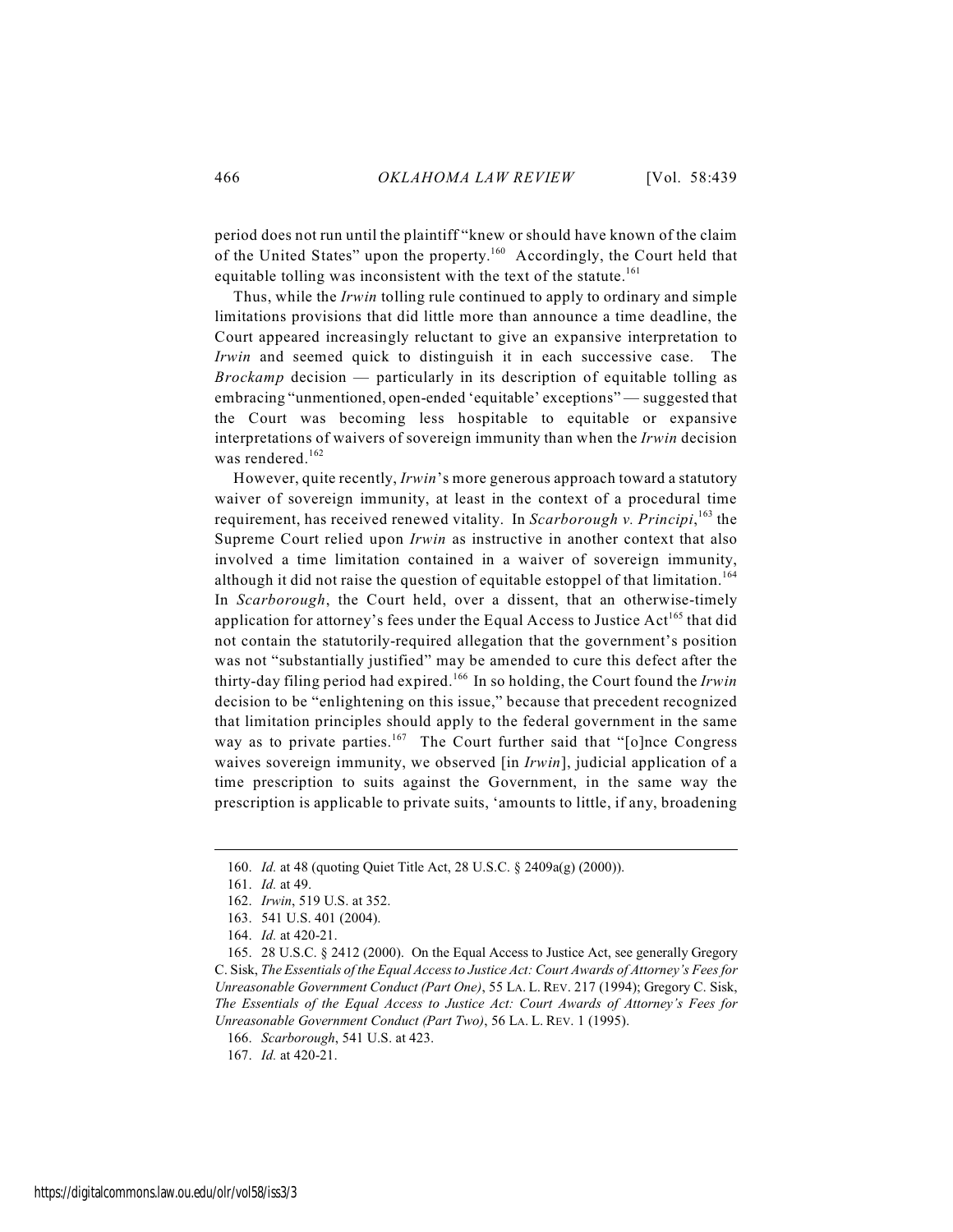of the congressional waiver."<sup>168</sup> Justice Thomas, joined by Justice Scalia, in dissent, argued that the time limitation, including the requirement that the claimant timely set forth each of the required elements for the fee application, was "a condition on the United States' waiver of sovereign immunity," and thus was subject to the strict construction rule, citing *Shaw* and other precedents to that effect. $169$ 

Thus, the tension of interpretive attitude exists and persists in Supreme Court caselaw regarding the proper mode of construction for statutory waivers of sovereign immunity.

## *V. Conclusion*

As Professor Laurence H. Tribe writes, "the doctrine of sovereign immunity is in no danger of falling out of official favor any time soon."<sup> $170$ </sup> Indeed, in the nearly half a century since the landmark decisions in *Larson v. Domestic & Foreign Commerce Corp.*,<sup>171</sup> and *Malone v. Bowdoin*<sup>172</sup> no member of the Supreme Court has directly challenged the continued existence of federal sovereign immunity as a basic doctrine, although not all jurists approach the doctrine in the same manner in every case.

While sovereign immunity persists as a foundational concept underlying all civil litigation with the federal government, the tensions created by the doctrine — the conflicting considerations of justice to an injured citizen and governmental effectiveness for the people collectively — persist as well. In recent decades, however, those concerns tend to find expression in congressional deliberations about statutory waivers of sovereign immunity and in sometimes contrasting judicial constructions of those enactments.<sup>173</sup> The Supreme Court and the lower federal courts continue to struggle with how to approach those statutes that  $lift$  — always in part and never in whole — the shield of sovereign immunity, seeking to give full force simultaneously to the statutory authorization of relief and to those limitations on relief that Congress saw fit to retain.

Congress has enacted statutory waivers of sovereign immunity that cover most substantive areas of law and apply to most situations in which a plaintiff would seek relief. Because of the doctrine of sovereign immunity, however, the federal government retains advantages and immunities not available to private

<sup>168.</sup> *Id.* at 421 (quoting Irwin v. Dep't of Veterans Affairs, 498 U.S. 89, 95 (1990)).

<sup>169.</sup> *Id.* at 425-27 (Thomas, J., dissenting).

<sup>170. 1</sup> LAURENCE H. TRIBE, AMERICAN CONSTITUTIONAL LAW § 3-25, at 520 (3d ed. 2000).

<sup>171. 337</sup> U.S. 682 (1949); *see supra* Part II.D.

<sup>172. 369</sup> U.S. 643 (1962); *see supra* Part II.E.

<sup>173.</sup> *See supra* Parts III.B, IV.